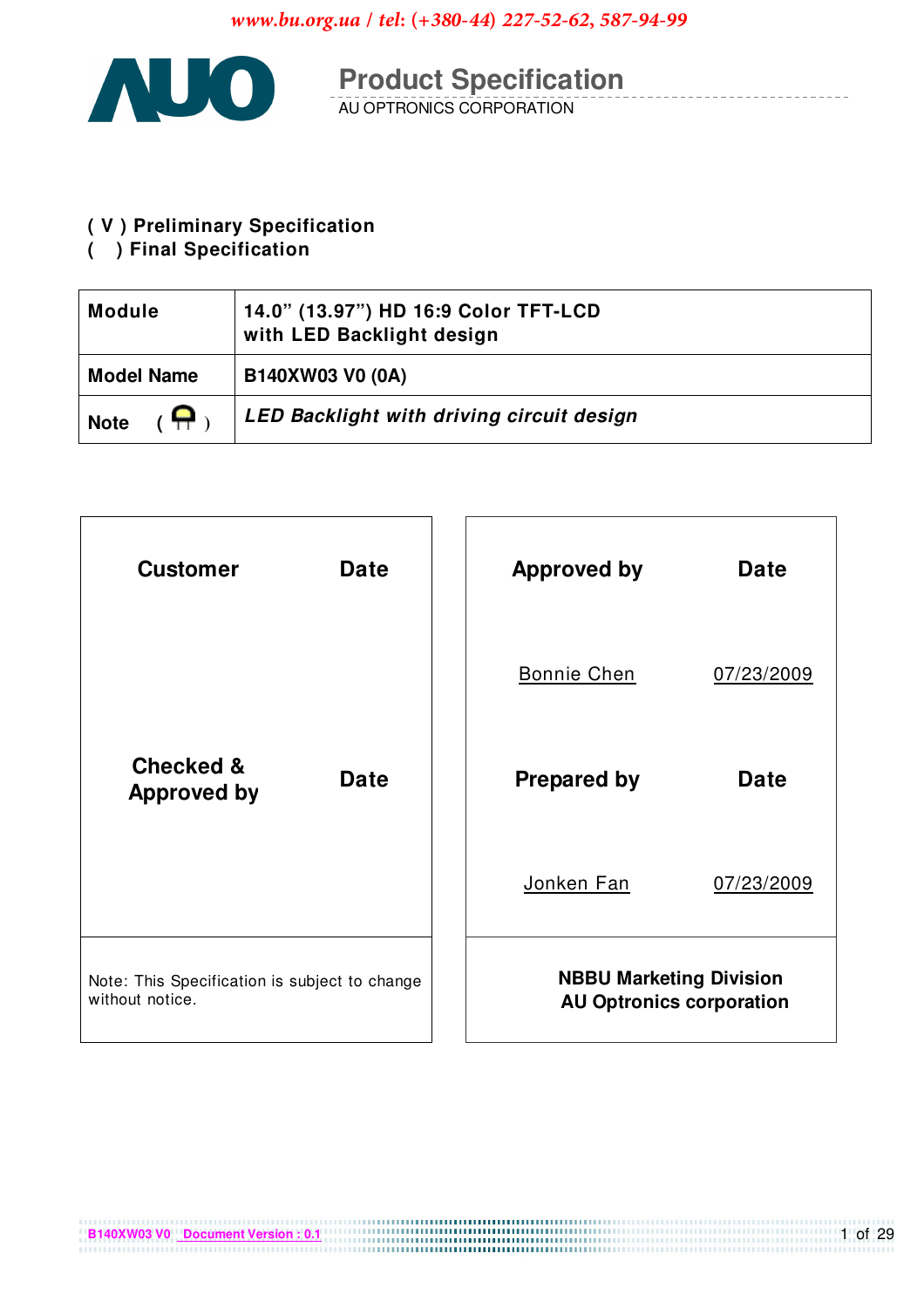

# **Product Specification**<br>AU OPTRONICS CORPORATION

## **Contents**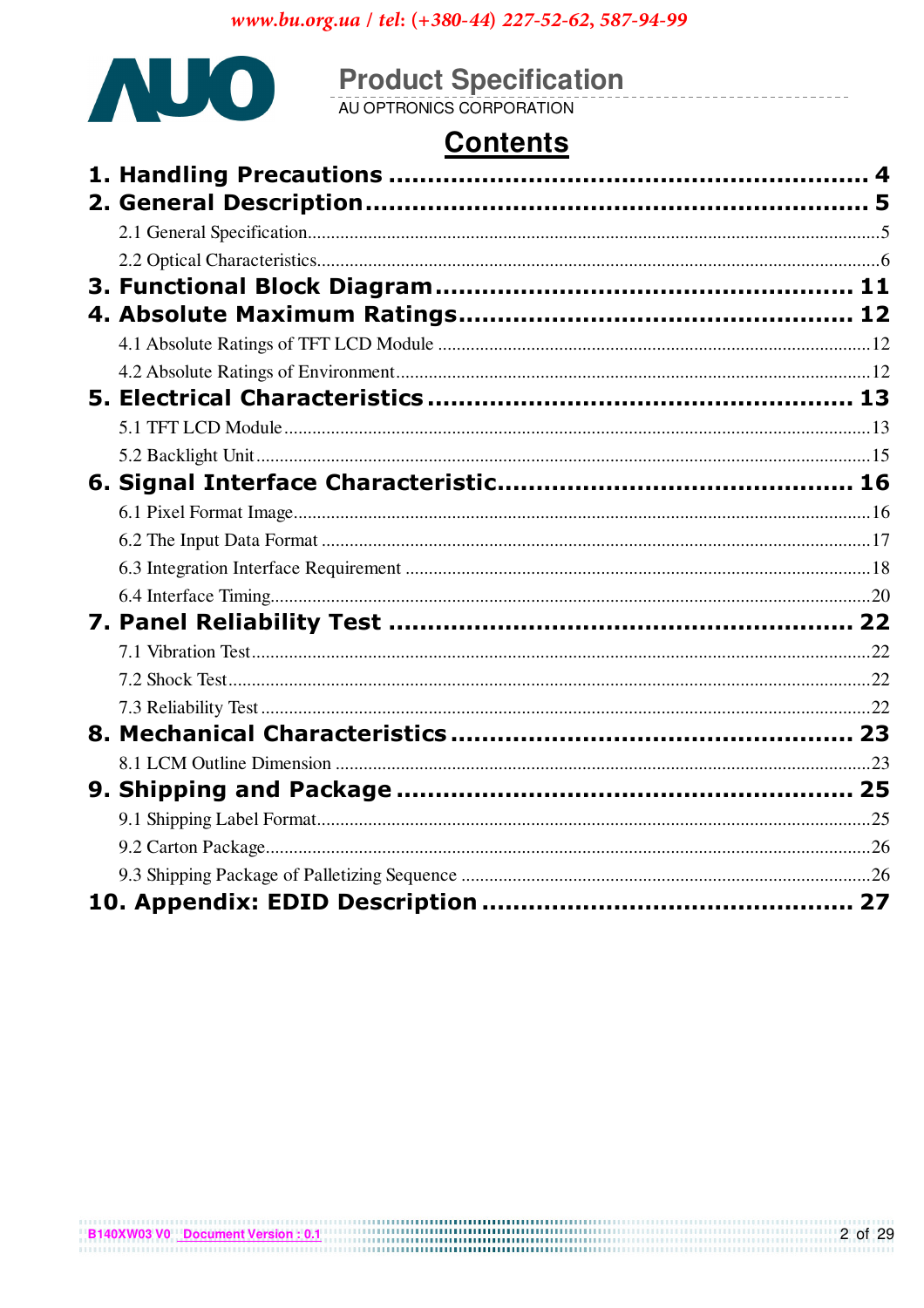

**Product Specification** 

## **Record of Revision**

|                | <b>Version and Dat</b> | Pa | Old description              | <b>New Description</b> | Remal |
|----------------|------------------------|----|------------------------------|------------------------|-------|
| $\overline{1}$ | 2009/07/14 0.1         |    | A First Edition for Customer |                        |       |
|                |                        |    |                              |                        |       |
|                |                        |    |                              |                        |       |
|                |                        |    |                              |                        |       |
|                |                        |    |                              |                        |       |
|                |                        |    |                              |                        |       |
|                |                        |    |                              |                        |       |
|                |                        |    |                              |                        |       |
|                |                        |    |                              |                        |       |
|                |                        |    |                              |                        |       |
|                |                        |    |                              |                        |       |
|                |                        |    |                              |                        |       |
|                |                        |    |                              |                        |       |
|                |                        |    |                              |                        |       |
|                |                        |    |                              |                        |       |
|                |                        |    |                              |                        |       |
|                |                        |    |                              |                        |       |
|                |                        |    |                              |                        |       |
|                |                        |    |                              |                        |       |
|                |                        |    |                              |                        |       |
|                |                        |    |                              |                        |       |
|                |                        |    |                              |                        |       |
|                |                        |    |                              |                        |       |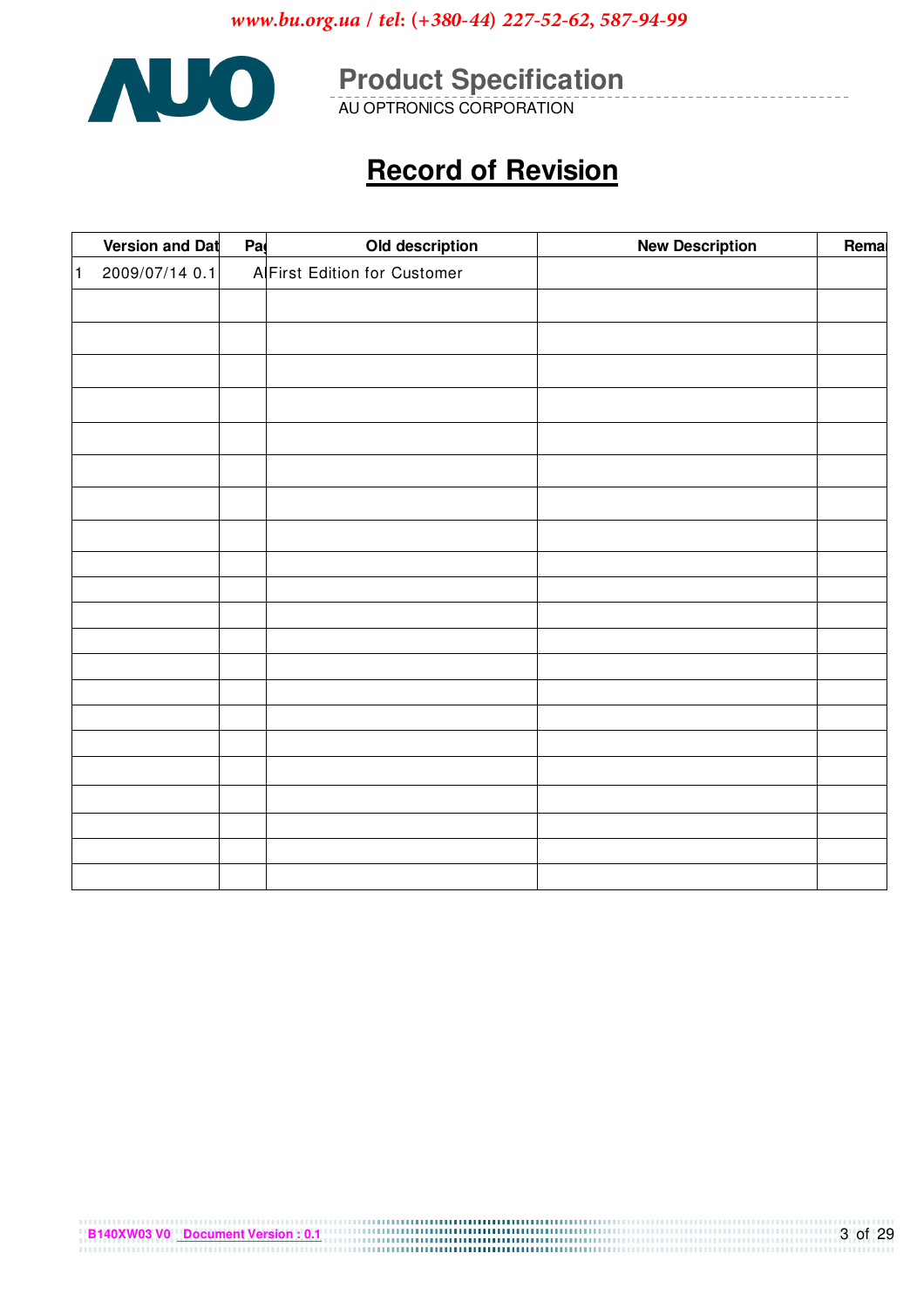

**Product Specification** AU OPTRONICS CORPORATION

## 1. Handling Precautions

- 1) Since front polarizer is easily damaged, pay attention not to scratch it.
- 2) Be sure to turn off power supply when inserting or disconnecting from input connector.
- 3) Wipe off water drop immediately. Long contact with water may cause discoloration or spots.
- 4) When the panel surface is soiled, wipe it with absorbent cotton or other soft cloth.
- 5) Since the panel is made of glass, it may break or crack if dropped or bumped on hard surface.
- 6) Since CMOS LSI is used in this module, take care of static electricity and insure human earth when handling.
- 7) Do not open nor modify the Module Assembly.
- 8) Do not press the reflector sheet at the back of the module to any directions.
- 9) At the insertion or removal of the Signal Interface Connector, be sure not to rotate nor tilt the Interface Connector of the TFT Module.
- 11) After installation of the TFT Module into an enclosure (Notebook PC Bezel, for example), do not twist nor bend the TFT Module even momentary. At designing the enclosure, it should be taken into consideration that no bending/twisting forces are applied to the TFT Module from outside. Otherwise the TFT Module may be damaged.
- 12) Small amount of materials having no flammability grade is used in the LCD module. The LCD module should be supplied by power complied with requirements of Limited Power Source (IEC60950 or UL1950), or be applied exemption.
- 13) Disconnecting power supply before handling LCD modules, it can prevent electric shock, DO NOT TOUCH the electrode parts, cables, connectors and LED circuit part of TFT module that a LED light bar build in as a light source of back light unit. It can prevent electronic breakdown.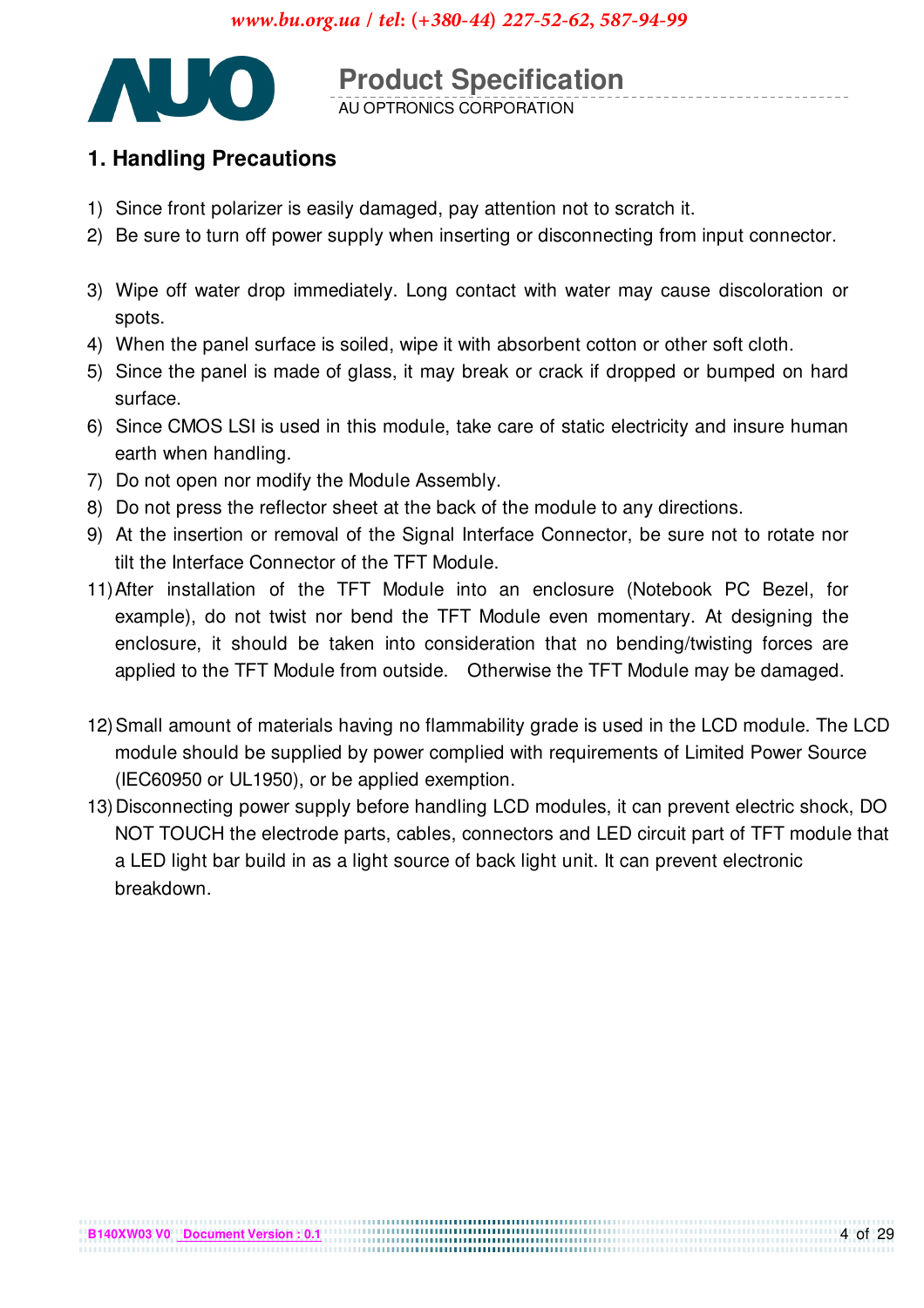

**Product Specification** 

## 2. General Description

B140XW03 V0 is a Color Active Matrix Liquid Crystal Display composed of a TFT LCD panel, a driver circuit, and LED backlight system. The screen format is intended to support the 16:9 HD, 1366(H) x768(V) screen and 262k colors (RGB 6-bits data driver) with LED backlight driving circuit. All input signals are LVDS interface compatible.

B140XW03 V0 is designed for a display unit of notebook style personal computer and industrial machine.

## **2.1 General Specification**

The following items are characteristics summary on the table at 25  $\degree$ C condition:

| <b>Items</b>                                               | <b>Unit</b>        | <b>Specifications</b>                                                         |       |       |       |  |
|------------------------------------------------------------|--------------------|-------------------------------------------------------------------------------|-------|-------|-------|--|
| Screen Diagonal                                            | [mm]               | 354, 14.0"(13.97")                                                            |       |       |       |  |
| <b>Active Area</b>                                         | [mm]               | 309.399 x 173.952                                                             |       |       |       |  |
| Pixels H x V                                               |                    | 1366 x 3(RGB) x 768                                                           |       |       |       |  |
| <b>Pixel Pitch</b>                                         | [mm]               | $0.2265 \times 0.2265$                                                        |       |       |       |  |
| <b>Pixel Format</b>                                        |                    | <b>B.G.R. Vertical Stripe</b>                                                 |       |       |       |  |
| Display Mode                                               |                    | Normally White                                                                |       |       |       |  |
| White Luminance (ILED=20mA)<br>(Note: ILED is LED current) |                    | [cd/m <sup>2</sup> 200 typ. (5 points average)<br>170 min. (5 points average) |       |       |       |  |
| <b>Luminance Uniformity</b>                                |                    | 1.25 max. $(5 \text{ points})$                                                |       |       |       |  |
| <b>Contrast Ratio</b>                                      |                    | 500 typ                                                                       |       |       |       |  |
| <b>Response Time</b>                                       | [ms]               | 8 typ / 16 Max                                                                |       |       |       |  |
| Nominal Input Voltage VDD                                  | [Volt]             | $+3.3$ typ.                                                                   |       |       |       |  |
| <b>Power Consumption</b>                                   | [Watt] TBD         |                                                                               |       |       |       |  |
| Weight                                                     |                    | [Grams 320 max.                                                               |       |       |       |  |
|                                                            |                    |                                                                               | Min.  | Typ.  | Max.  |  |
| <b>Physical Size</b>                                       | [mm]               | Length                                                                        | 319.9 | 320.4 | 320.9 |  |
| <b>Include bracket</b>                                     |                    | Width                                                                         | 204.6 | 205.1 | 205.6 |  |
|                                                            |                    | <b>Thicknes</b><br>3.6                                                        |       |       |       |  |
| <b>Electrical Interface</b>                                |                    | 1 channel LVDS                                                                |       |       |       |  |
| <b>Glass Thickness</b>                                     | $\lceil mm \rceil$ | 0.5                                                                           |       |       |       |  |
| <b>Surface Treatment</b>                                   |                    | Glare, Hardness 3H,                                                           |       |       |       |  |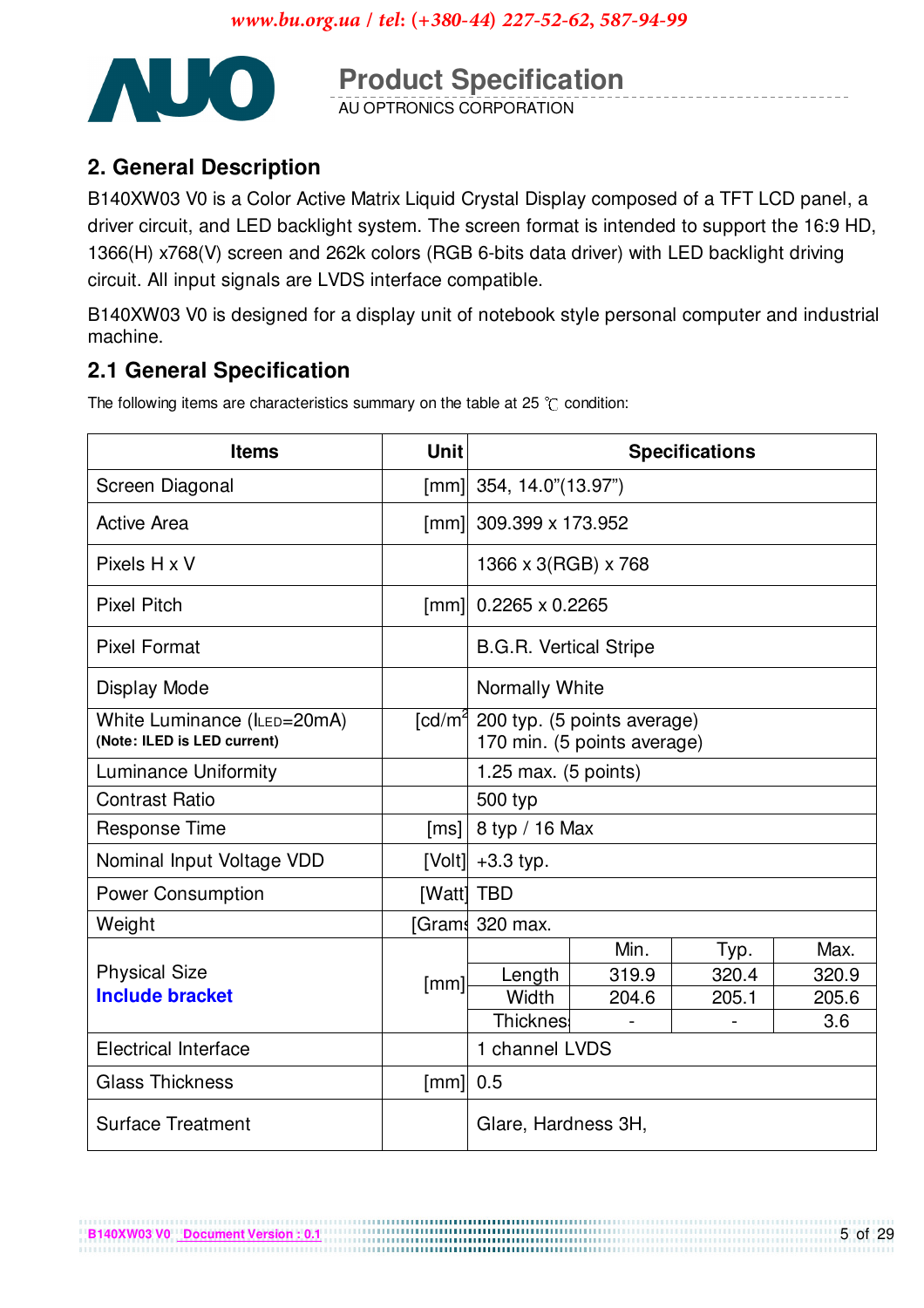

## **2.2 Optical Characteristics**

The optical characteristics are measured under stable conditions at  $25^{\circ}$ . (Room Temperature) :

| Item                                                    |             | <b>Symbo</b>            | <b>Conditions</b>            | Min            | <b>Typ</b>              | Max              | Uni   | <b>Not</b> |
|---------------------------------------------------------|-------------|-------------------------|------------------------------|----------------|-------------------------|------------------|-------|------------|
| <b>White Luminance</b><br>5 points average<br>ILED=20mA |             | 170                     | 200                          | $\blacksquare$ | cd/m                    | 1, 4,            |       |            |
| <b>Viewing Angle</b>                                    |             | $\boldsymbol{\theta}$ R | <b>Horizontal</b><br>(Right) | 40             | 45                      | ۰                |       |            |
|                                                         |             | $\theta_L$              | $CR = 10$<br>(Left)          | 40             | 45                      |                  | degre |            |
|                                                         |             | $\phi$ н                | <b>Vertical</b><br>(Upper)   | 10             | 15                      | -                |       | 4, 9       |
|                                                         |             | φι                      | (Lower)<br>$CR = 10$         | 30             | 35                      |                  |       |            |
| <b>Luminance Uniformi</b>                               |             | $\delta$ <sub>5P</sub>  | <b>5 Points</b>              | $\blacksquare$ | $\blacksquare$          | 1.2              |       | 1, 3,      |
| <b>Luminance Uniformi</b>                               |             | $\delta$ 13P            | <b>13 Points</b>             |                | $\blacksquare$          | 1.6 <sub>0</sub> |       | 2, 3,      |
| <b>Contrast Ratio</b>                                   |             | <b>CR</b>               |                              | 400            | 500                     | $\blacksquare$   |       | 4, 6       |
| $\frac{1}{2}$<br><b>Cross talk</b>                      |             |                         |                              |                | $\overline{\mathbf{4}}$ |                  | 4, 7  |            |
| <b>Response Time</b>                                    |             | $T_{r}$                 | <b>Rising</b>                | $\blacksquare$ | $\overline{2}$          | -                |       |            |
|                                                         |             | $T_{\rm f}$             | <b>Falling</b>               |                | $6\phantom{1}6$         |                  | mse   | 4,8        |
|                                                         |             | $T_{\rm RT}$            | <b>Rising + Falling</b>      | $\blacksquare$ | 8                       | 16               |       |            |
|                                                         | <b>Red</b>  | <b>Rx</b>               |                              | <b>TBD</b>     | <b>TBD</b>              | <b>TBI</b>       |       |            |
|                                                         |             | <b>Ry</b>               |                              | <b>TBD</b>     | <b>TBD</b>              | <b>TBI</b>       |       |            |
|                                                         | Gree        | Gx                      |                              | TBD            | <b>TBD</b>              | <b>TBI</b>       |       |            |
| Color /<br><b>Chromaticit</b>                           |             | Gy                      |                              | TBD            | <b>TBD</b>              | <b>TBI</b>       |       |            |
| <b>Coodinates</b>                                       |             | <b>Bx</b>               | <b>CIE 1931</b>              | TBD            | TBD                     | <b>TBI</b>       |       | 4          |
|                                                         | <b>Blue</b> | <b>By</b>               |                              | <b>TBD</b>     | TBD                     | <b>TBI</b>       |       |            |
|                                                         |             | Wx                      |                              | 0.26           | 0.31                    | 0.36             |       |            |
|                                                         | Whit        | Wy                      |                              | 0.275          | 0.32                    | 0.37             |       |            |
| <b>NTSC</b>                                             |             | %                       |                              | 42             | 45                      | ۰                |       |            |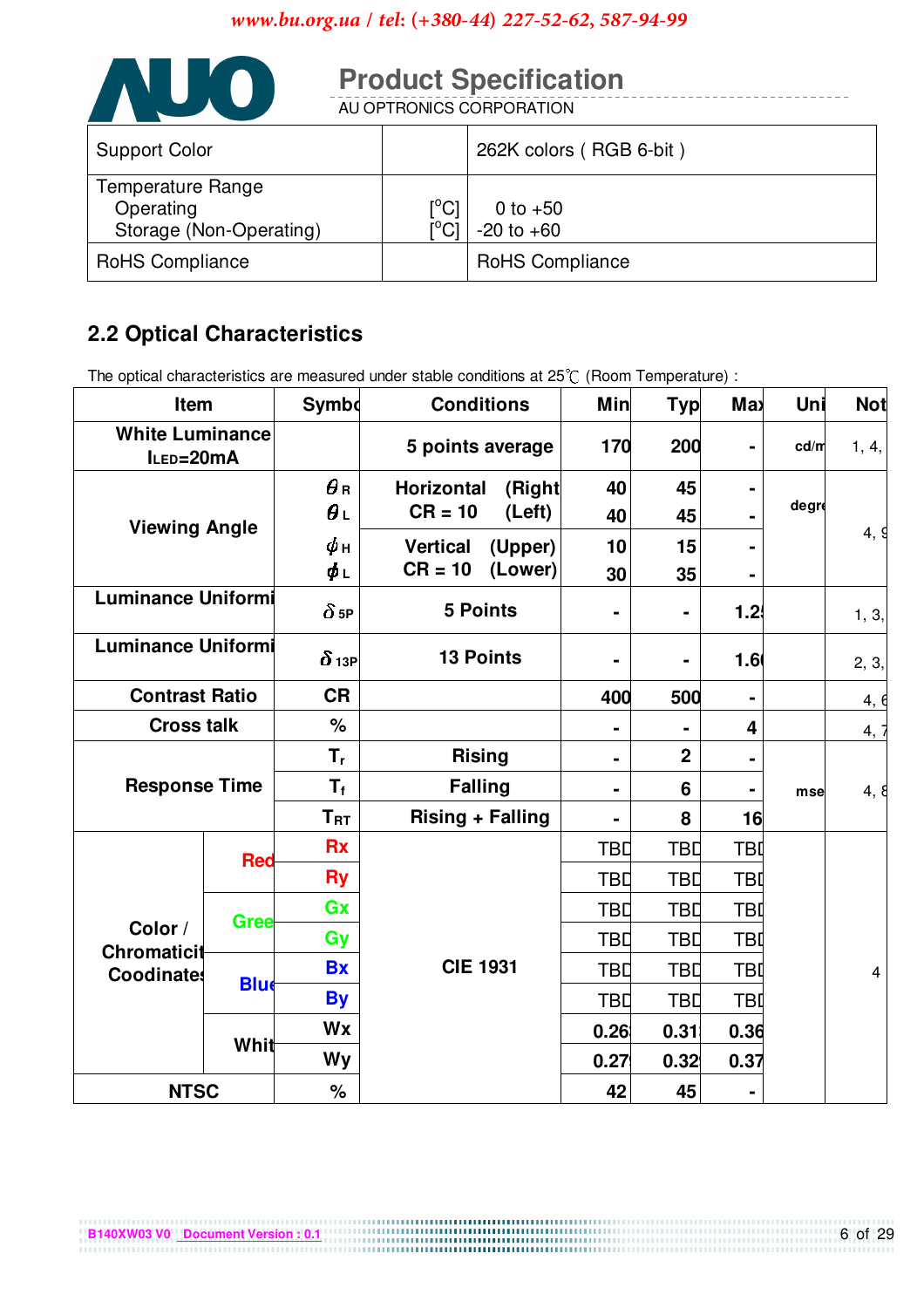

## **Product Specification**

Note 1: 5 points position (Ref: Active area)



Note 2: 13 points position (Ref: Active area)



Note 3: The luminance uniformity of 5 or 13 points is defined by dividing the maximum luminance values by the minimum test point luminance

$$
\delta_{\text{W5}} = \frac{\text{Maximum Brightness of five points}}{\text{Minimum Brightness of five points}}
$$
\n
$$
\delta_{\text{W13}} = \frac{\text{Maximum Brightness of thirteen points}}{\text{Minimum Brightness of thirteen points}}
$$

#### Note 4: Measurement method

The LCD module should be stabilized at given temperature for 30 minutes to avoid abrupt temperature change during measuring. In order to stabilize the luminance, the measurement should be executed after lighting Backlight for 30

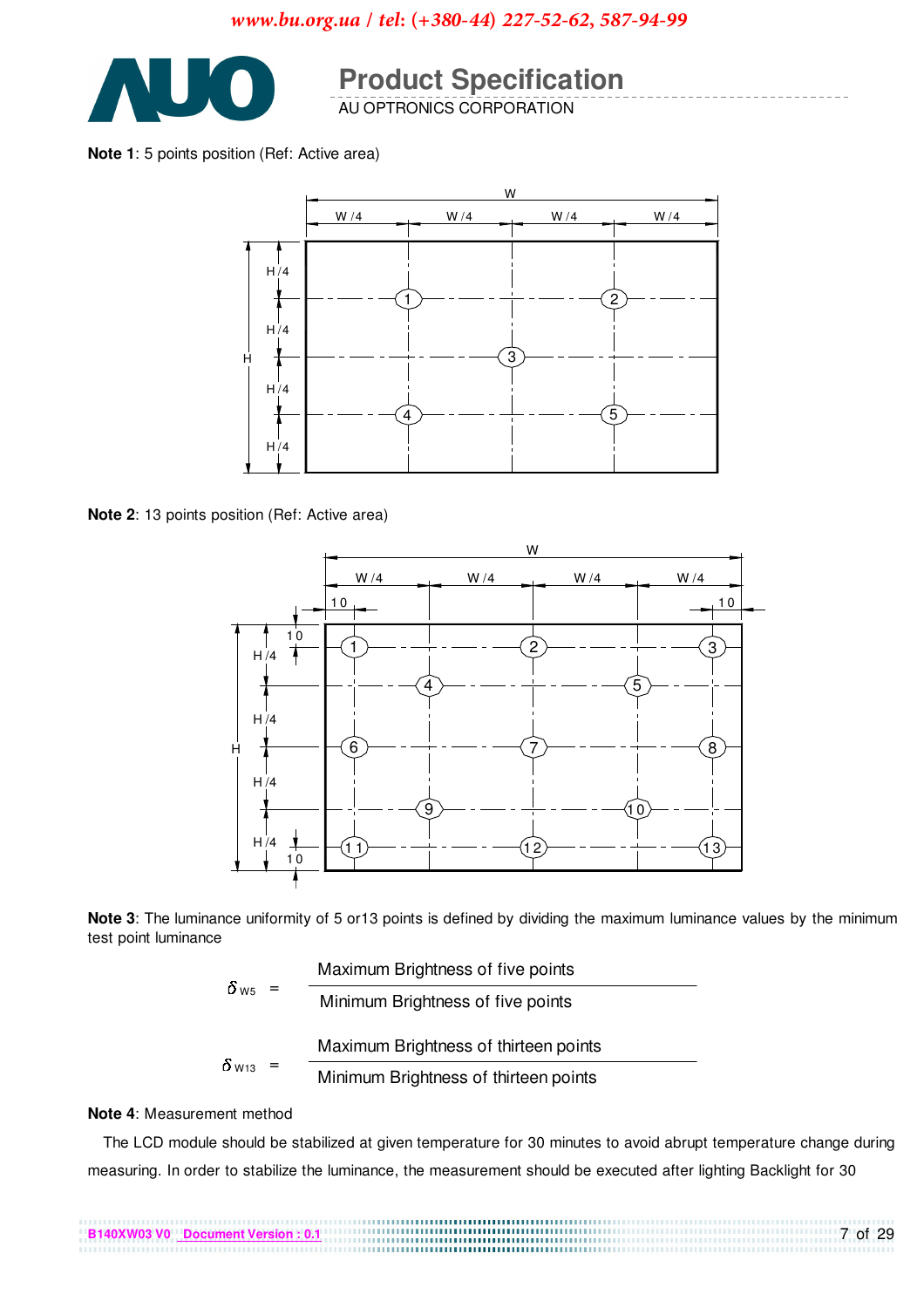

**Product Specification** 

for 30 minutes in a stable, windless and dark room, and it should be measured in the center of screen.



Center of the screen

**Note 5** : Definition of Average Luminance of White  $(Y_L)$ :

Measure the luminance of gray level 63 at 5 points  $Y_L = [L (1) + L (2) + L (3) + L (4) + L (5)] / 5$ 

L  $(x)$  is corresponding to the luminance of the point X at Figure in Note  $(1)$ .

#### Note 6: Definition of contrast ratio:

Contrast ratio is calculated with the following formula.

Brightness on the "White" state Contrast ratio (CR)= Brightness on the "Black" state

Note 7: Definition of Cross Talk (CT)

 $CT = |Y_B - Y_A| / Y_A \times 100$  (%)

Where

 $YA =$  Luminance of measured location without gray level 0 pattern (cd/m2)

 $Y_B$  = Luminance of measured location with gray level 0 pattern (cd/m2)

| B140XW03 V0 Document Version: 0 |  |
|---------------------------------|--|
|                                 |  |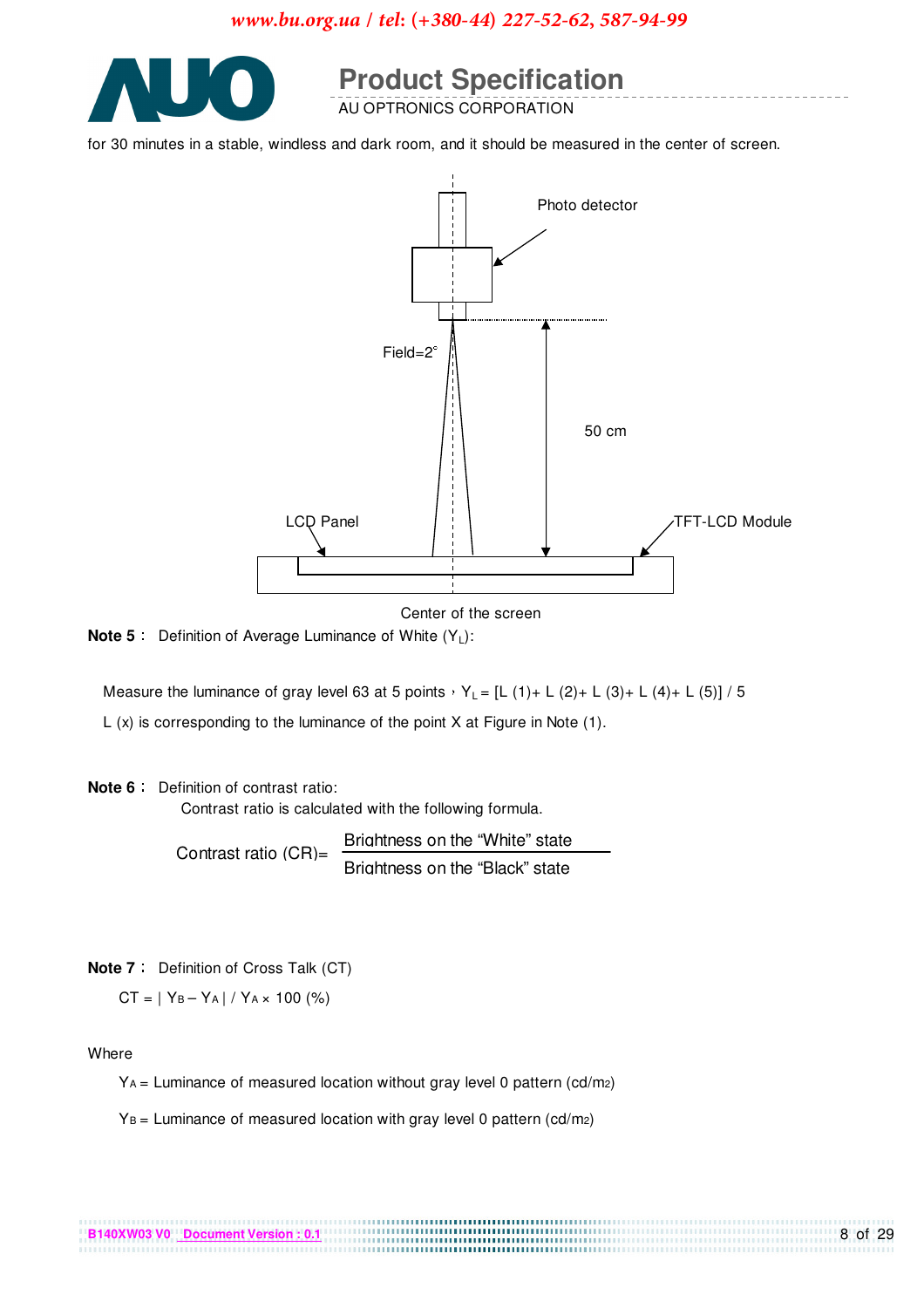

Note 8: Definition of response time:

The output signals of BM-7 or equivalent are measured when the input signals are changed from "Black" to "White" (falling time) and from "White" to "Black" (rising time), respectively. The response time interval between the 10% and 90% of amplitudes. Refer to figure as below.



00000000000000000000000000000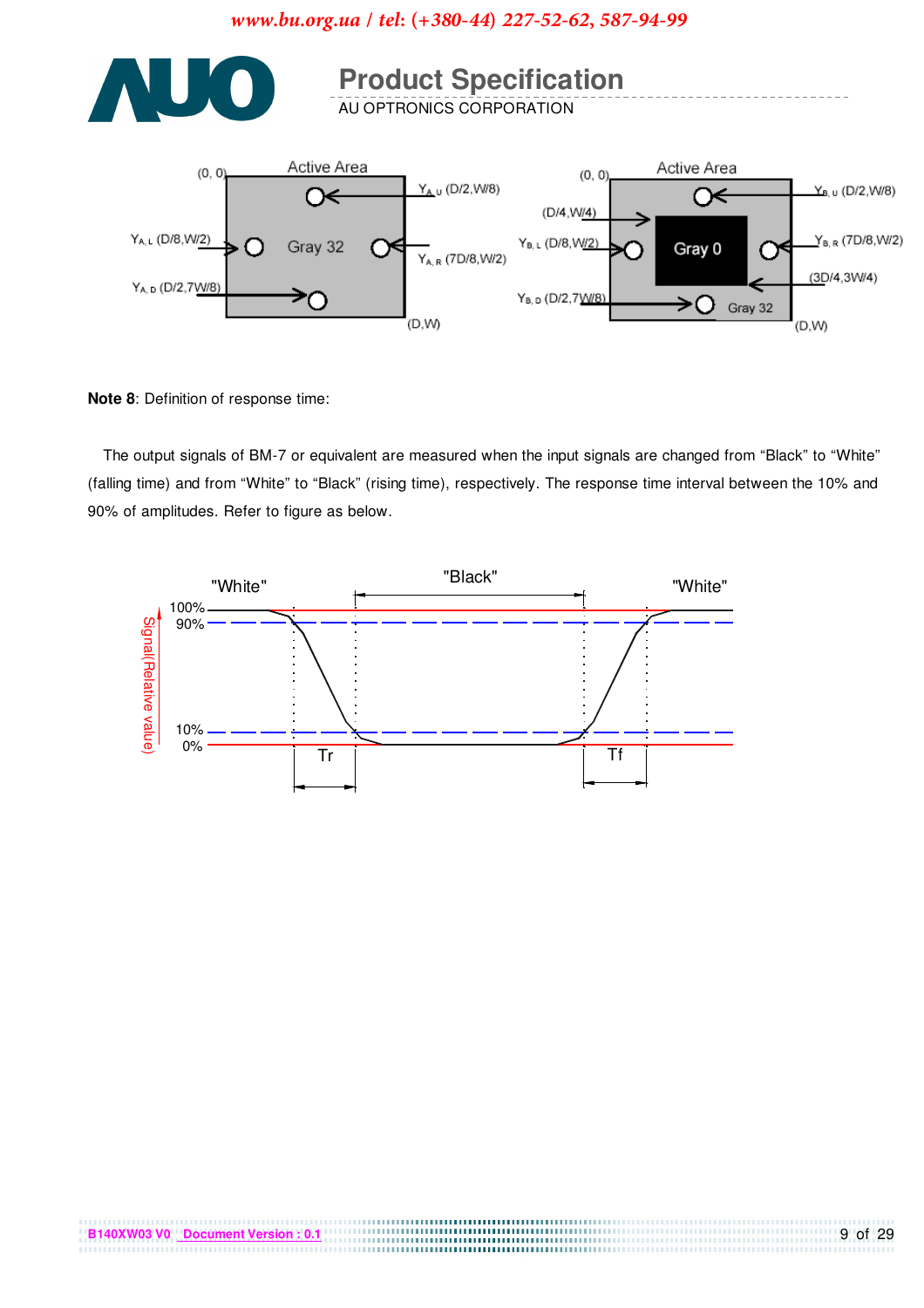

## **Product Specification**

#### Note 9. Definition of viewing angle

Viewing angle is the measurement of contrast ratio  $\geq$  10, at the screen center, over a 180° horizontal and 180° vertical range (off-normal viewing angles). The 180° viewing angle range is broken down as follows; 90° (0) horizontal left and right and  $90^\circ$  ( $\Phi$ ) vertical, high (up) and low (down). The measurement direction is typically perpendicular to the display surface with the screen rotated about its center to develop the desired measurement viewing angle.

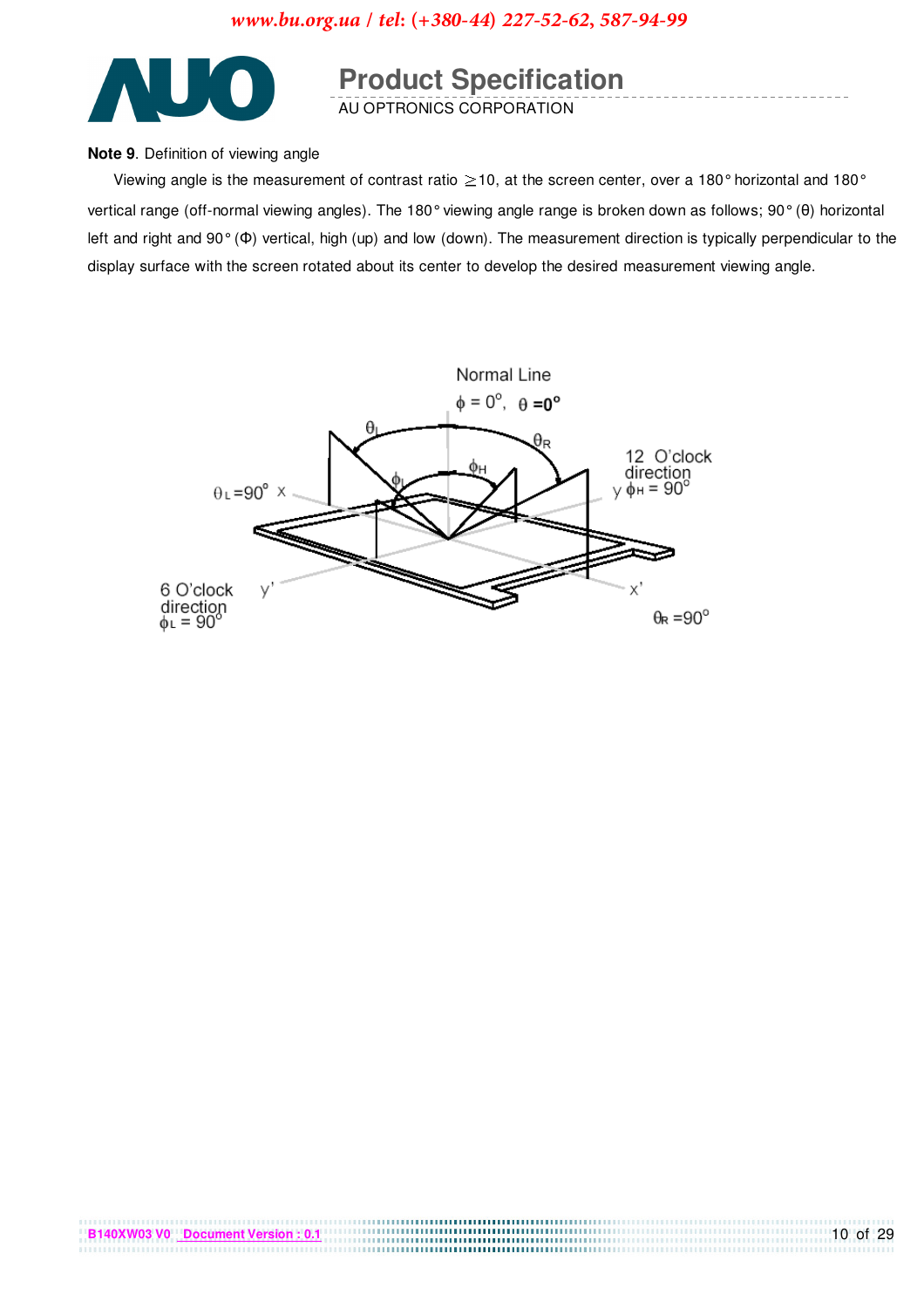

**Product Specification** 

## 3. Functional Block Diagram

The following diagram shows the functional block of the 14.0 inches wide Color TFT/LCD 40 Pin one channel Module

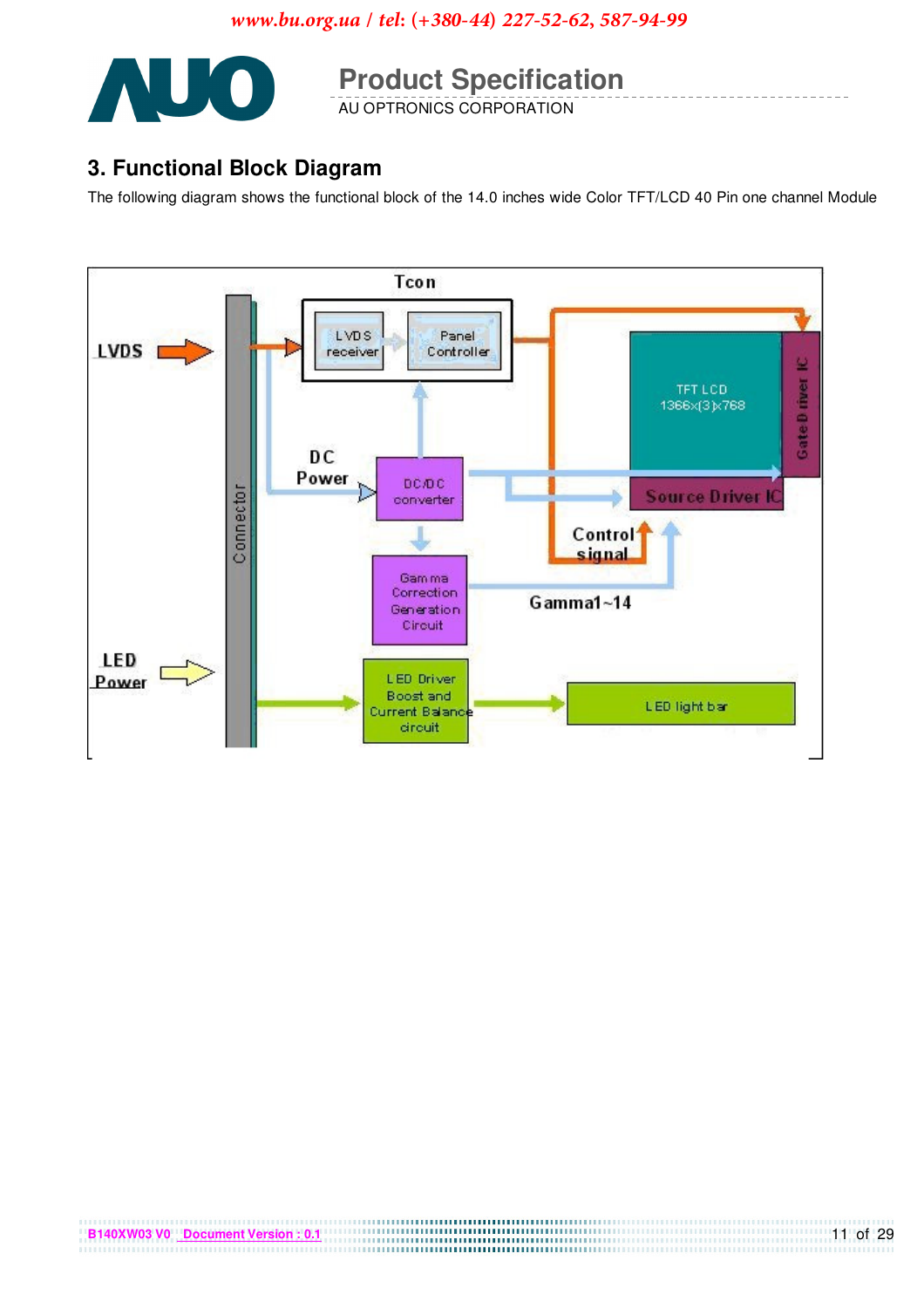

# **Product Specification**<br>AU OPTRONICS CORPORATION

## 4. Absolute Maximum Ratings

An absolute maximum rating of the module is as following:

### **4.1 Absolute Ratings of TFT LCD Module**

| ------------           |        |      |      |        |                   |  |  |  |
|------------------------|--------|------|------|--------|-------------------|--|--|--|
| ltem                   | Svmbol | Min  | Max  | Unit   | <b>Conditions</b> |  |  |  |
| Logic/LCD Drive Voltag | Vin    | ن.∪- | +4.0 | [Volt] | Note              |  |  |  |

### **4.2 Absolute Ratings of Environment**

| Item                         | Symbol     | Min   | <b>Max</b> | Unit                          | <b>Conditions</b> |
|------------------------------|------------|-------|------------|-------------------------------|-------------------|
| <b>Operating Temperature</b> | TOP        |       | $+50$      | [°C]                          | Note 4            |
| Operation Humidity           | <b>HOP</b> |       | 95         | [%RH]                         | Note 4            |
| Storage Temperature          | TST        | $-20$ | $+60$      | $\mathsf{I}^\circ\mathsf{Cl}$ | Note 4            |
| <b>Storage Humidity</b>      | <b>HST</b> |       | 95         | [%RH]                         | Note 4            |

Note 1: At Ta (25℃)

Note 2: Permanent damage to the device may occur if exceed maximum values

Note 3: LED specification refer to section 5.2

Note 4: For quality performance, please refer to AUO IIS (Incoming Inspection Standard).



1000000000000000000000000000000000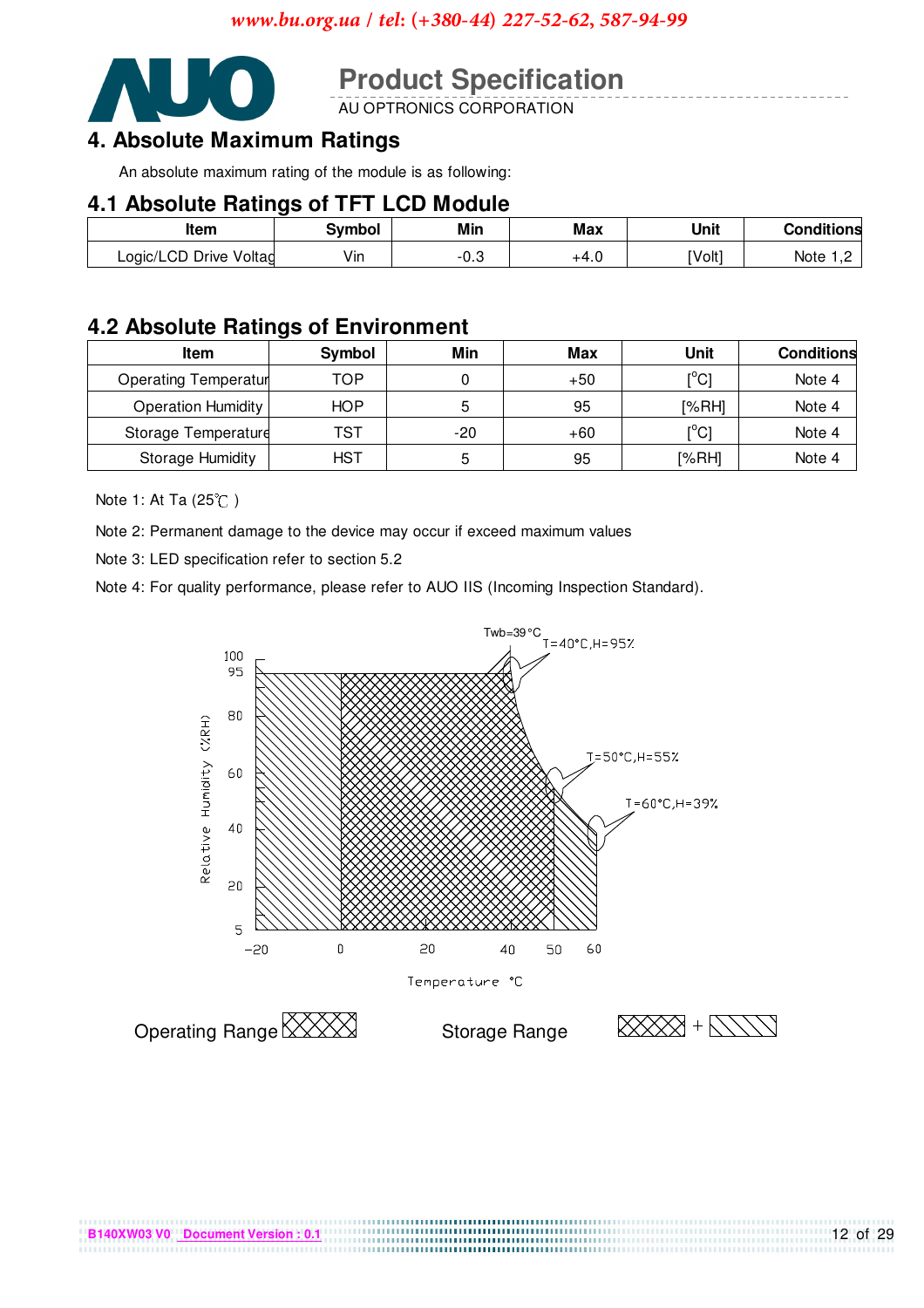

**Product Specification** 

## **5. Electrical Characteristics**

#### 5.1 TFT LCD Module

#### 5.1.1 Power Specification

Input power specifications are as follows;

The power specification are measured under  $25^{\circ}$ C and frame frenquency under 60Hz

| <b>Symble</b> | <b>Parameter</b>                             | Mil | <b>Tyr</b>               | <b>Max</b> | <b>Units</b>  | <b>Note</b> |
|---------------|----------------------------------------------|-----|--------------------------|------------|---------------|-------------|
| <b>VDD</b>    | Logic/LCD Drive Volt                         | 3.0 | 3.3                      | 3.6        | [Volt]        |             |
| <b>PDD</b>    | <b>VDD Power</b>                             |     |                          |            | [Watt]        | Note 1      |
| <b>IDD</b>    | <b>IDD Current</b>                           |     |                          | 333        | [mA]          | Note 1      |
| <b>IRush</b>  | <b>Inrush Current</b>                        |     | $\overline{\phantom{a}}$ | 2000       | [mA]          | Note 2      |
| <b>VDDrp</b>  | Allowable<br>Logic/LCD Drive Ripr<br>Voltage |     |                          | 100        | [mV]<br>$p-p$ |             |

Note 1: Maximum Measurement Condition: Black Pattern at 3.3V driving voltage. ( $P_{max} = V_{3.3} \times I_{black}$ )

Note 2 Measure Condition

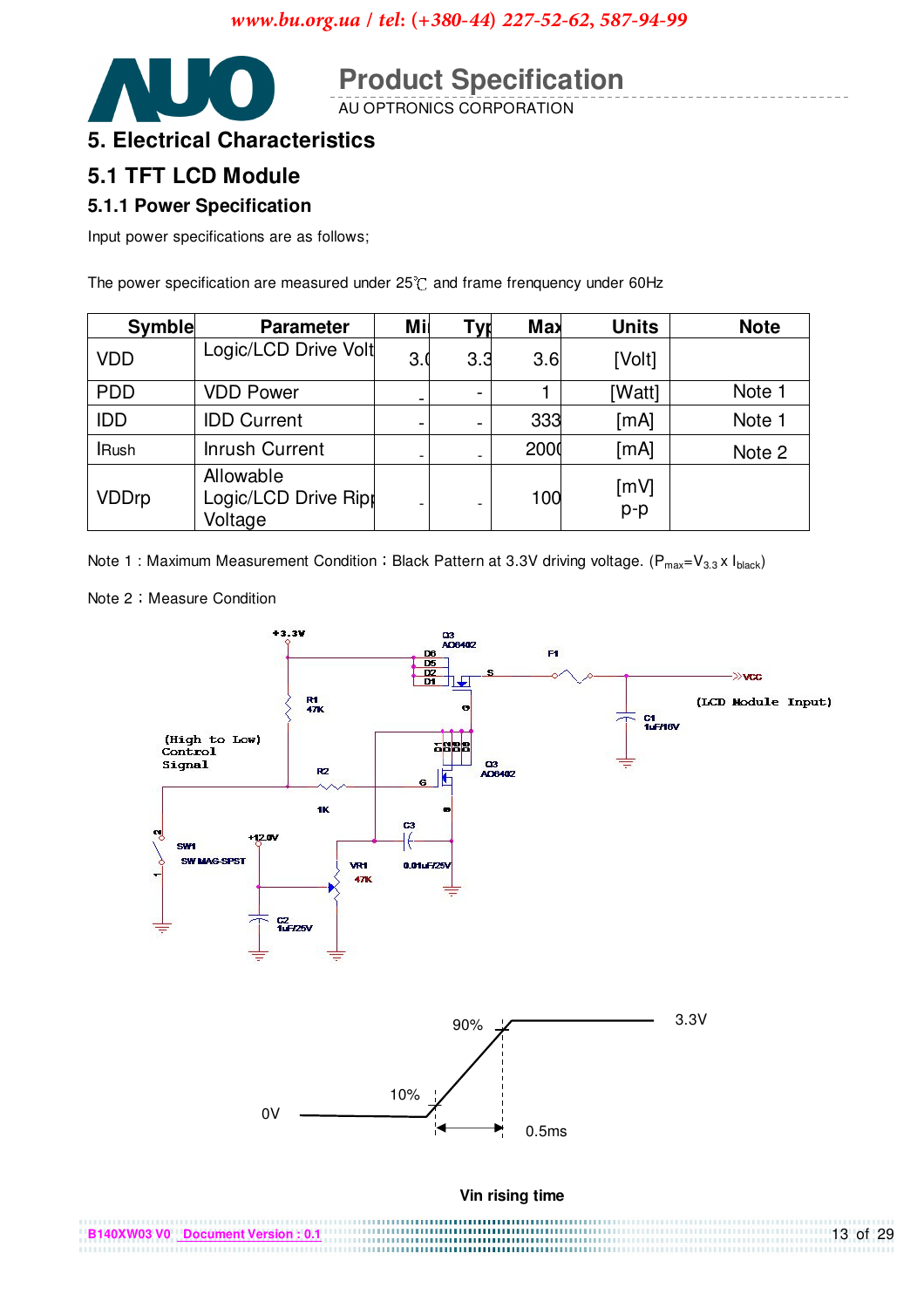

# **Product Specification**

#### 5.1.2 Signal Electrical Characteristics

Input signals shall be low or High-impedance state when VDD is off.

Signal electrical characteristics are as follows;

| <b>Paramete</b>            | <b>Condition</b>                                 | Min    | <b>Max</b> | <b>Unit</b> |
|----------------------------|--------------------------------------------------|--------|------------|-------------|
| $V_{th}$                   | Differential Input High<br>Threshold (Vcm=+1.2V) |        | 100        | [mV]        |
| $V_{tl}$                   | Differential Input Low<br>Threshold (Vcm=+1.2V)  | $-100$ |            | [mV]        |
| V <sub>ID</sub>            | Differential Input Voltage                       | 100    | 600        | [mV]        |
| $\mathsf{V}_{\mathsf{cm}}$ | Differential Input Commo<br>Mode Voltage         | 1.125  | 1.375      | ГVІ         |

Note: LVDS Signal Waveform

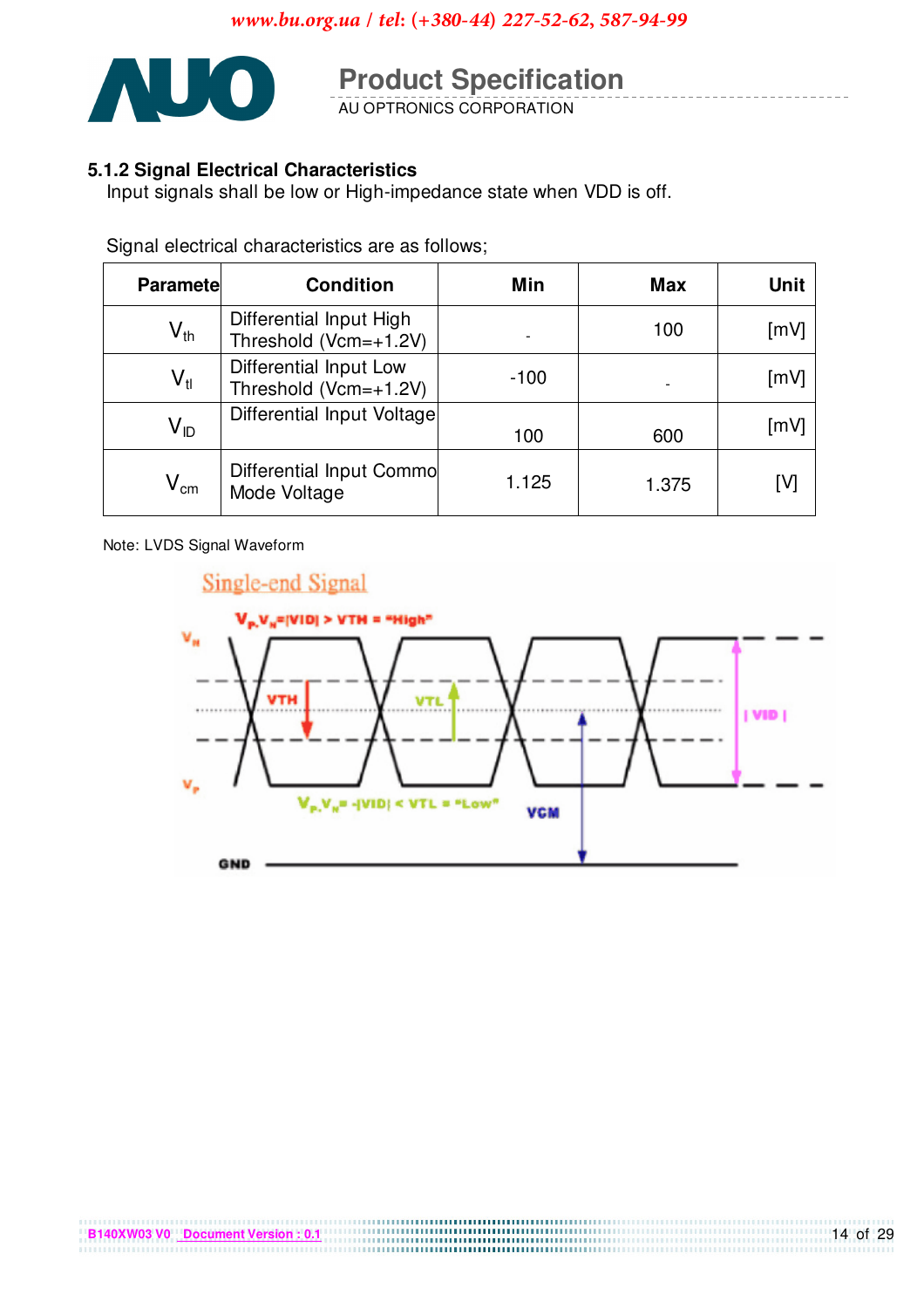

# **Product Specification**<br>AU OPTRONICS CORPORATION

#### 5.2.1 LED characteristics

B140XW02 V1 Document Version : 1.0

| <b>Parameter</b>                      | Symbo       | Min                      | Typ                      | <b>Max</b>               | <b>Unit:</b> | <b>Condition</b>                                                                       |
|---------------------------------------|-------------|--------------------------|--------------------------|--------------------------|--------------|----------------------------------------------------------------------------------------|
| <b>Backlight Power</b><br>Consumption | <b>PLED</b> | $\overline{\phantom{0}}$ | ۰                        | <b>TBD</b>               |              | [Wat $\int \frac{(\text{Ta} = 25^{\circ} \text{C})}{\text{V} \cdot \text{n}}$ , Note 1 |
| <b>LED Life-Time</b>                  | N/A         | 12,000                   | $\overline{\phantom{0}}$ | $\overline{\phantom{a}}$ | Hou          | $(Ta=25^{\circ}C)$ , Note 2<br>$I_F=20$ mA                                             |

**Note 1:** Calculator value for reference  $P_{LED} = VF$  (Normal Distribution) \* IF (Normal Distribution) / Efficiency Note 2: The LED life-time define as the estimated time to 50% degradation of initial luminous.

#### 5.2.2 Backlight input signal characteristics

| <b>Parameter</b>                             | Symbol         | Mir | <b>Typ</b> | <b>Max</b> | <b>Units</b> | <b>Remark</b>          |
|----------------------------------------------|----------------|-----|------------|------------|--------------|------------------------|
| <b>LED Power Supply</b>                      | <b>VLED</b>    | 7.0 | 12.0       | 21.0       | [Volt]       |                        |
| <b>LED Enable Input</b><br><b>High Level</b> |                | 2.5 | ۰          | 5.5        | [Volt]       |                        |
| <b>LED Enable Input</b><br>Low Level         | <b>VLED EN</b> |     |            | 0.8        | [Volt]       | Define as              |
| PWM Logic Input<br><b>High Level</b>         |                | 2.5 |            | 5.0        | [Volt]       | Connector<br>Interface |
| PWM Logic Input<br>Low Level                 | <b>VPWM EN</b> |     |            | 0.8        | [Volt]       | $(Ta=25^{\circ}C)$     |
| <b>PWM Input Frequency</b>                   | <b>FPWM</b>    | 100 |            | 20K        | Hz           |                        |
| <b>PWM Duty Ratio</b>                        | Duty           | 5   | --         | 100        | $\%$         |                        |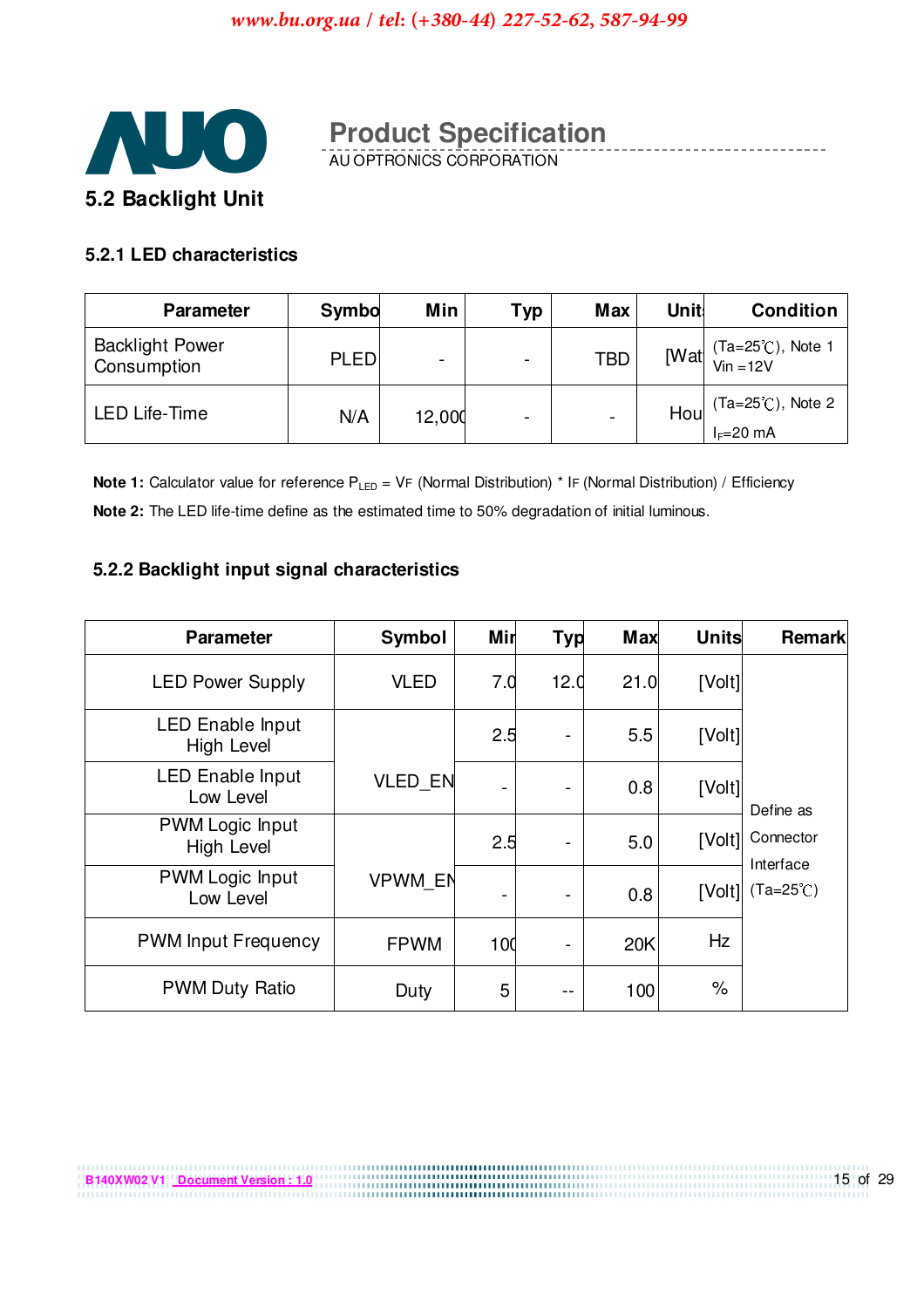

**Product Specification**<br>AU OPTRONICS CORPORATION

## 6. Signal Interface Characteristic

### **6.1 Pixel Format Image**

Following figure shows the relationship of the input signals and LCD pixel format.

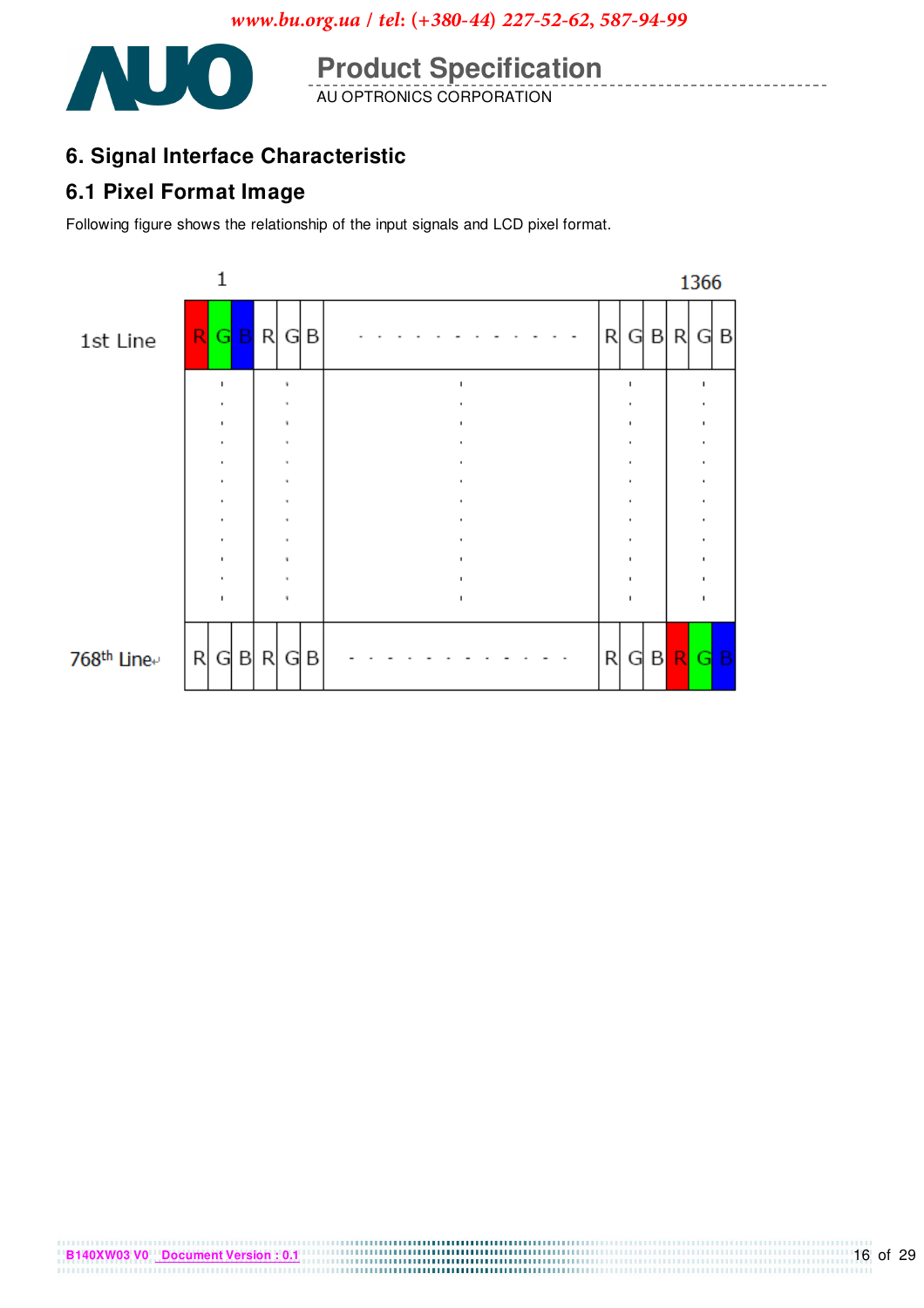

**Product Specification**<br>AU OPTRONICS CORPORATION

### 6.2 The Input Data Format



| <b>Signal Name</b> | <b>Description</b>     |                                                                                   |
|--------------------|------------------------|-----------------------------------------------------------------------------------|
| R <sub>5</sub>     | Red Data 5 (MSB)       | Red-pixel Data                                                                    |
| R <sub>4</sub>     | Red Data 4             | Each red pixel's brightness data consists of these                                |
| R <sub>3</sub>     | Red Data 3             | bits pixel data.                                                                  |
| R <sub>2</sub>     | Red Data 2             |                                                                                   |
| R <sub>1</sub>     | Red Data 1             |                                                                                   |
| R <sub>0</sub>     | Red Data 0 (LSB)       |                                                                                   |
|                    | Red-pixel Data         |                                                                                   |
| G <sub>5</sub>     | Green Data 5 (MSB)     | Green-pixel Data                                                                  |
| G <sub>4</sub>     | Green Data 4           | Each green pixel's brightness data consists of the                                |
| G <sub>3</sub>     | Green Data 3           | 6 bits pixel data.                                                                |
| G <sub>2</sub>     | Green Data 2           |                                                                                   |
| G <sub>1</sub>     | Green Data 1           |                                                                                   |
| G <sub>0</sub>     | Green Data 0 (LSB)     |                                                                                   |
|                    | Green-pixel Data       |                                                                                   |
| B <sub>5</sub>     | Blue Data 5 (MSB)      | <b>Blue-pixel Data</b>                                                            |
| <b>B4</b>          | Blue Data 4            | Each blue pixel's brightness data consists of thes                                |
| B <sub>3</sub>     | <b>Blue Data 3</b>     | bits pixel data.                                                                  |
| <b>B2</b>          | <b>Blue Data 2</b>     |                                                                                   |
| B1                 | <b>Blue Data 1</b>     |                                                                                   |
| B <sub>0</sub>     | Blue Data 0 (LSB)      |                                                                                   |
|                    |                        |                                                                                   |
|                    | <b>Blue-pixel Data</b> |                                                                                   |
| <b>RxCLKIN</b>     | Data Clock             | The signal is used to strobe the pixel data and DE                                |
|                    |                        | signals. All pixel data shall be valid at the falling                             |
| DE                 |                        | edge when the DE signal is high.<br>This signal is strobed at the falling edge of |
|                    | Display Timing         | RxCLKIN. When the signal is high, the pixel data                                  |
|                    |                        | shall be valid to be displayed.                                                   |
| VS                 | <b>Vertical Sync</b>   | The signal is synchronized to RxCLKIN.                                            |
| <b>HS</b>          | <b>Horizontal Sync</b> | The signal is synchronized to RxCLKIN.                                            |

Note: Output signals from any system shall be low or High-impedance state when VDD is off.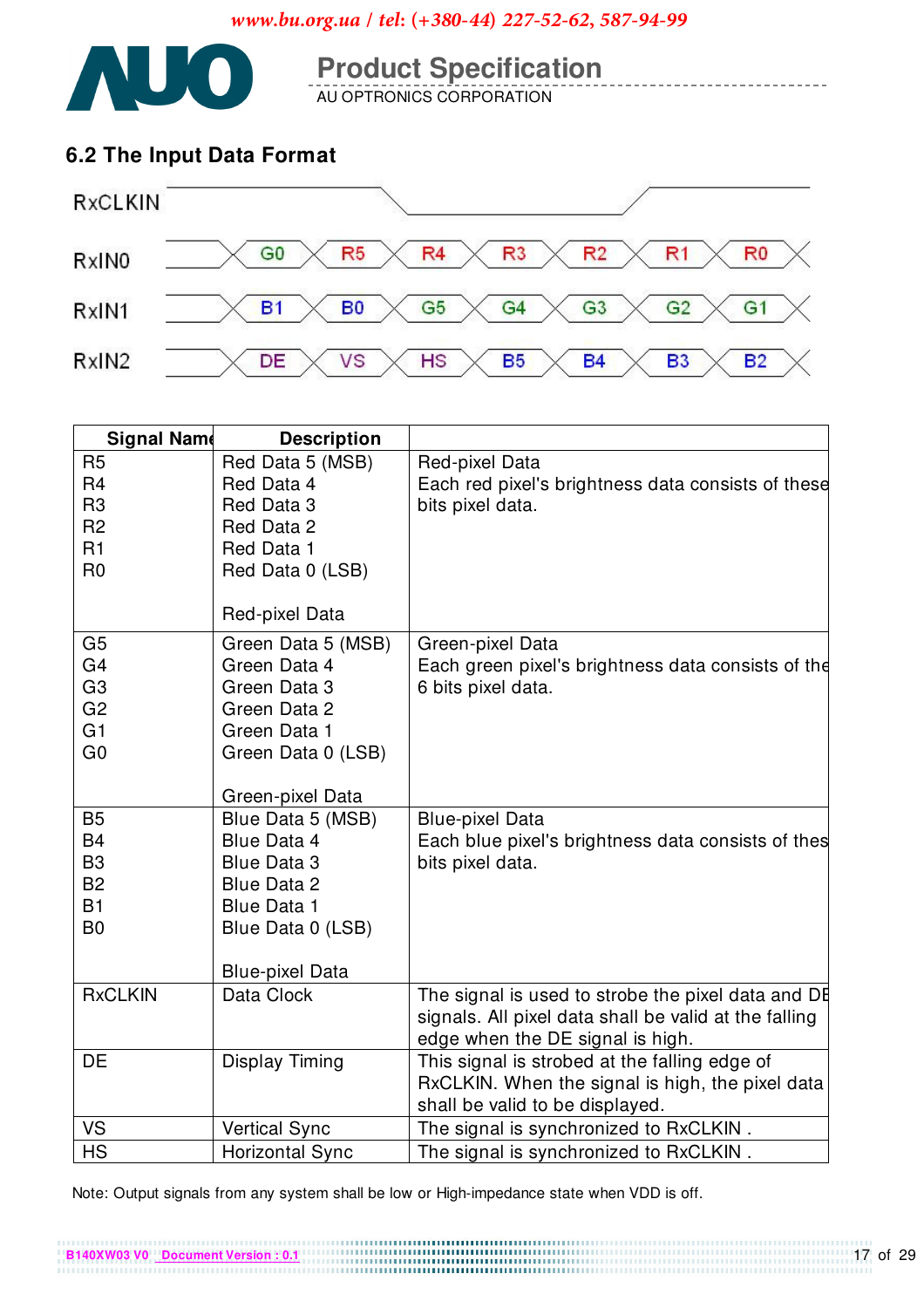

**Product Specification**<br>AU OPTRONICS CORPORATION

## 6.3 Integration Interface Requirement

#### **6.3.1 Connector Description**

Physical interface is described as for the connector on module.

These connectors are capable of accommodating the following signals and will be following components.

| <b>Connector Name / Designation</b> | <b>For Signal Connector</b>       |  |  |
|-------------------------------------|-----------------------------------|--|--|
| Manufacturer                        | <b>IPEX</b> or compatible         |  |  |
| Type / Part Number                  | IPEX 20455-040E-12A or compatible |  |  |
| Mating Housing/Part Number          | IPEX 20453-040T-11 or compatible  |  |  |

#### 6.3.2 Pin Assignment

LVDS is a differential signal technology for LCD interface and high speed data transfer device.

|                         |                    | B140XW03 VO                                     |
|-------------------------|--------------------|-------------------------------------------------|
| P                       | Signal             | <b>Description</b>                              |
|                         | <b>NC</b>          | No Connection (Reserve)                         |
|                         | <b>VDD</b>         | PowerSupply, 3.3V(typical)                      |
|                         | <b>VDD</b>         | PowerSupply, 3.3V(typical)                      |
|                         | <b>DVDD</b>        | DDC 3.3Vpower                                   |
|                         | <b>NC</b>          | No Connection (Reserve)                         |
|                         | <b>SCL</b>         | <b>DDC Clock</b>                                |
|                         | <b>SDA</b>         | <b>DDC</b> Data                                 |
|                         | Rin0-              | -LVDS differential data input(R0-R5,G0)         |
|                         | $Rin0+$            | +LVDS differential data input(R0-R5,G0)         |
| 1                       | <b>GND</b>         | Ground                                          |
| 1                       | Rin1-              | -LVDS differential data input(G1-G5,B0-B1)      |
| 1                       | $Rin1+$            | +LVDS differential data input(G1-G5,B0-B1)      |
| 1                       | <b>GND</b>         | Ground                                          |
| 1                       | Rin <sub>2</sub> - | -LVDS differential data input(B2-B5,HS, VS, DE) |
| 1                       | $Rin2+$            | +LVDS differential data input(B2-B5,HS,VS,DE)   |
| 1                       | <b>GND</b>         | Ground                                          |
| 1                       | CIkIN-             | -LVDS differential clock input                  |
| 1                       | CIkIN+             | +LVDS differential clock input                  |
| 1                       | CE EN              | <b>Color Engine Control</b>                     |
| $\overline{\mathbf{c}}$ | <b>NC</b>          | No Connection (Reserve)                         |
| $\overline{c}$          | <b>NC</b>          | No Connection (Reserve)                         |
| $\overline{c}$          | <b>GND</b>         | Ground                                          |
| $\overline{c}$          | <b>NC</b>          | No Connection (Reserve)                         |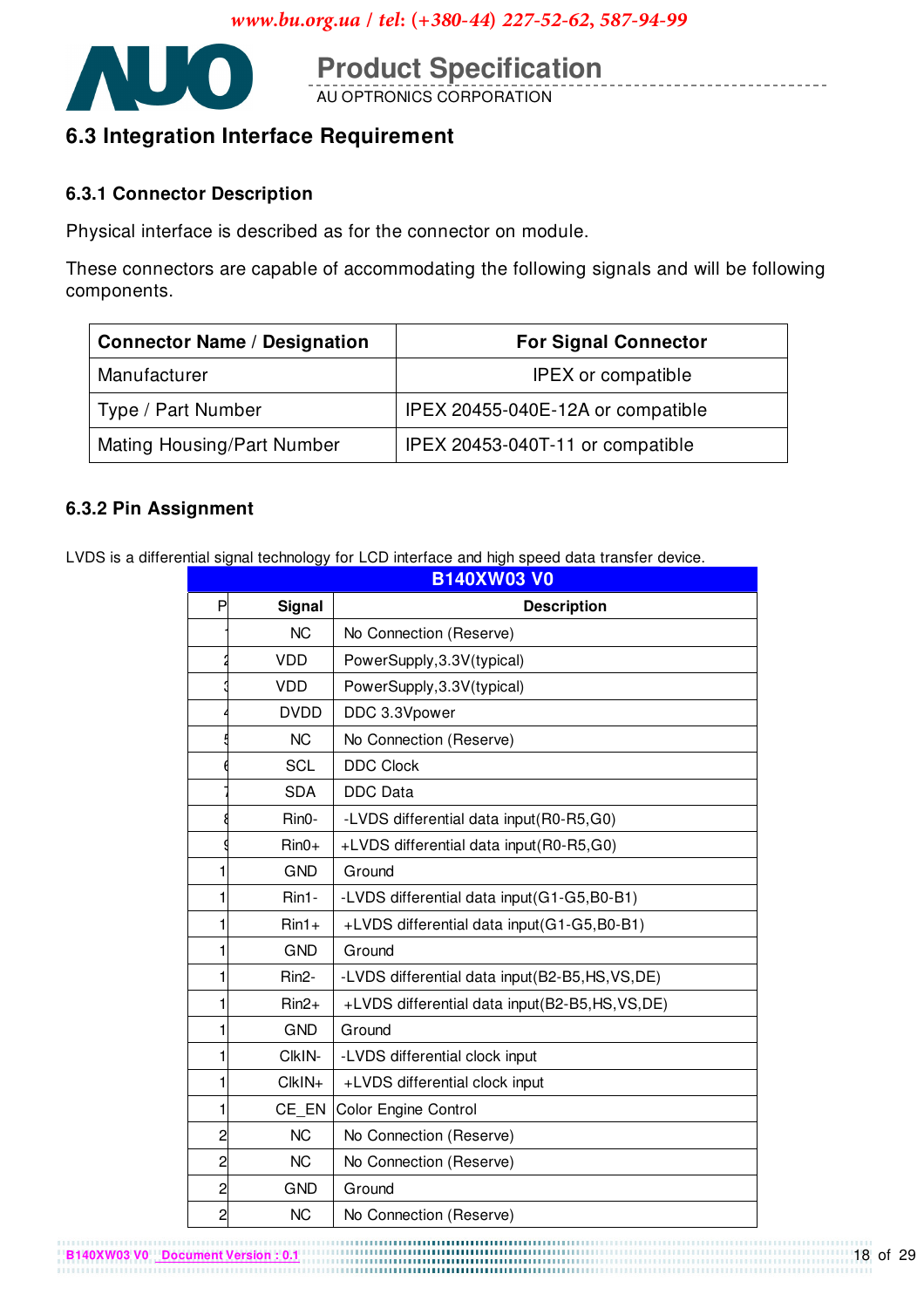# **Product Specification**

AUO

| 2              | <b>NC</b>       | No Connection (Reserve)                 |
|----------------|-----------------|-----------------------------------------|
| 2              | <b>GND</b>      | Ground-Shield                           |
| $\overline{c}$ | NC.             | No Connection (Reserve)                 |
| 2              | NC              | No Connection (Reserve)                 |
| $\overline{c}$ | <b>GND</b>      | Ground-Shield                           |
| $\overline{c}$ | NC              | No Connection (Reserve)                 |
| 3              | <b>NC</b>       | No Connection (Reserve)                 |
| 3              |                 | VLED_GNI LED Ground                     |
| 3              | <b>VLED GNI</b> | <b>LED Ground</b>                       |
| 3              |                 | VLED GNI LED Ground                     |
| 3              | NC              | No Connection (Reserve)                 |
| 3              | <b>PWM</b>      | System PWM Signal Input                 |
| 3              | LED EN          | LED enable $pin(+3V$ Input)             |
| 3              | ECR EN          | Dynamic Backlight Control (High Enable) |
| 3              | <b>VLED</b>     | LED Power Supply 7V-21V                 |
| 3              | VLED            | LED Power Supply 7V-21V                 |
| 4              | VLED            | LED Power Supply 7V-21V                 |



Note1: Input signals shall be low or High-impedance state when VDD is off.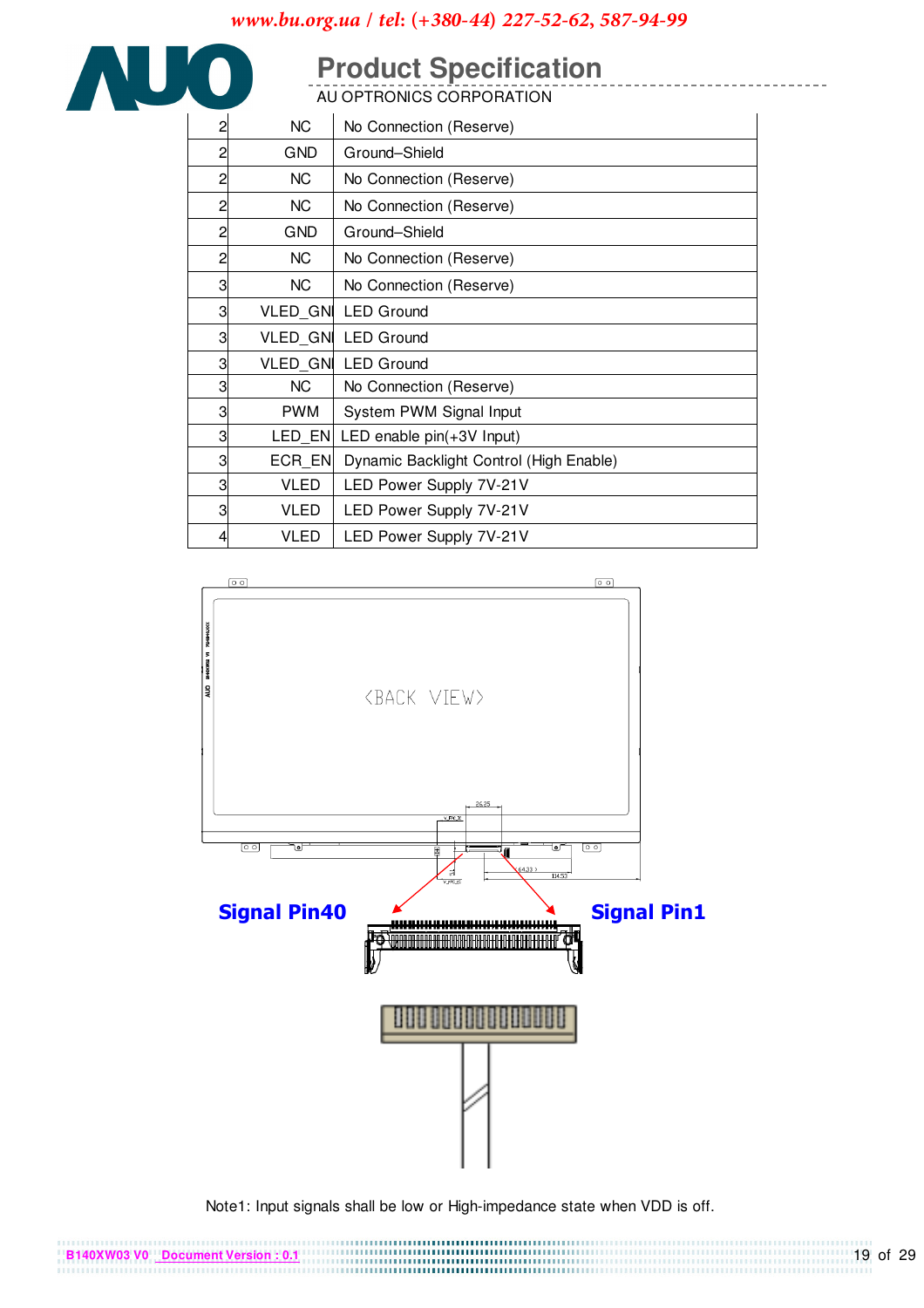

## **Product Specification**

AU OPTRONICS CORPORATION

#### **6.4.1 Timing Characteristics**

Basically, interface timings should match the 1366x768 /60Hz manufacturing guide line timing.

| <b>Parameter</b>                  |                 | Symbo                      | Min. | Typ. | Max.                         | Unit                          |
|-----------------------------------|-----------------|----------------------------|------|------|------------------------------|-------------------------------|
| <b>Frame Rate</b>                 |                 | ۰                          | ۰    | 60   |                              | Hz                            |
| <b>Clock frequency</b>            |                 | $1/ T_{Cloc}$              |      | 72   |                              | <b>MHz</b>                    |
|                                   | <b>Period</b>   | ${\sf T}_\lor$             | TBD  | TBD  | TBD                          |                               |
| <b>Vertical</b><br><b>Section</b> | <b>Active</b>   | $T_{VD}$                   |      | TBD  | $\mathbf{T}_{\mathsf{Line}}$ |                               |
|                                   | <b>Blanking</b> | $T_{VB}$                   | TBD  | TBD  | TBD                          |                               |
|                                   | <b>Period</b>   | $\mathsf{T}_\mathsf{H}$    | TBD  | TBD  | TBD                          |                               |
| Horizontal                        | <b>Active</b>   | $T_{HD}$                   |      | TBD  |                              | $\mathbf{T}_{\mathsf{Clock}}$ |
| <b>Section</b>                    | <b>Blanking</b> | $\mathsf{T}_{\mathsf{HB}}$ | TBD  | TBD  | TBD                          |                               |

Note: DE mode only

#### 6.4.2 Timing diagram

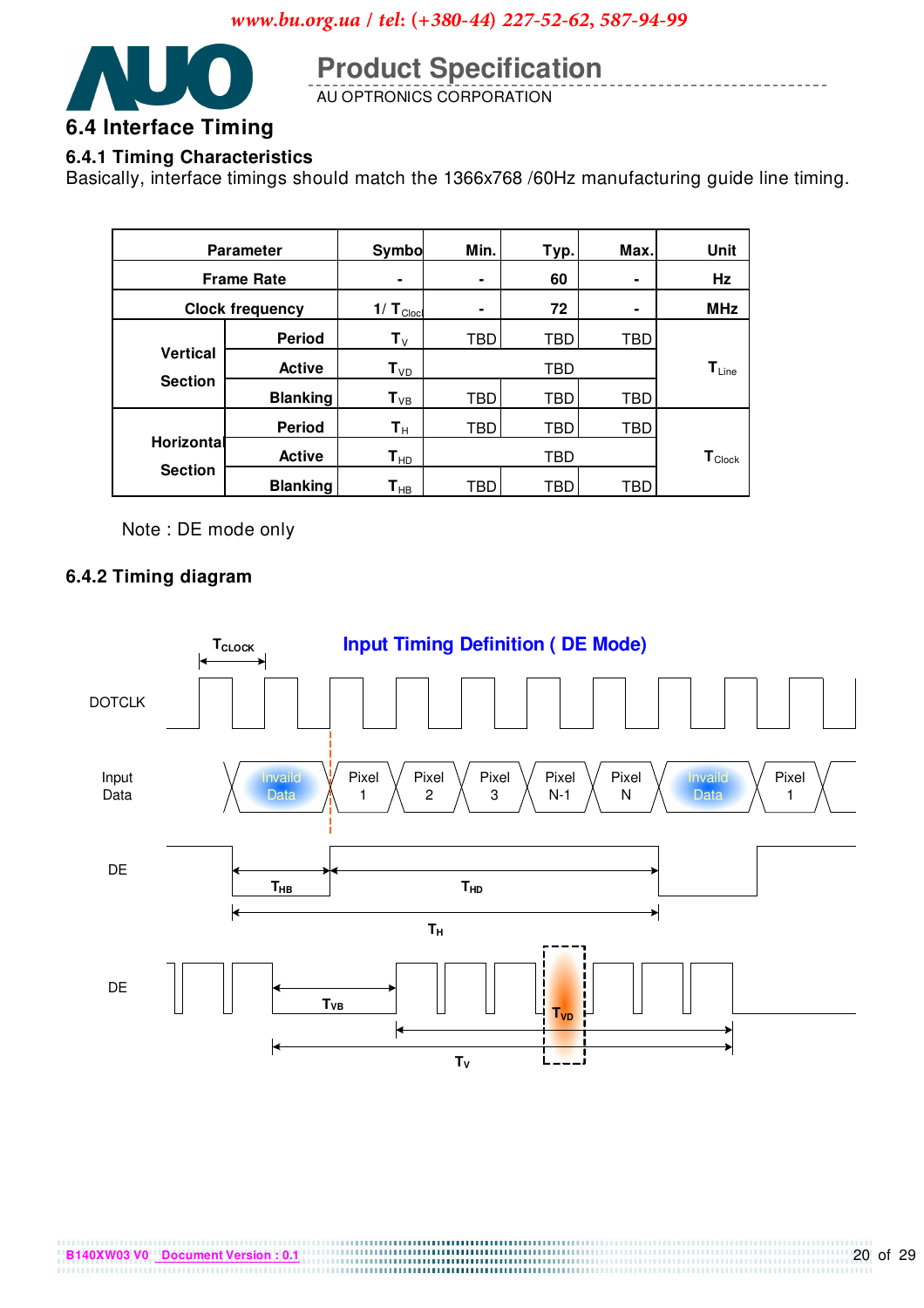

# **Product Specification**

#### 6.5 Power ON/OFF Sequence

Power on/off sequence is as follows. Interface signals and LED on/off sequence are also shown in the chart. Signals from any system shall be Hi-Z state or low level when VDD is off



|                        |                  |              | <b>Power Sequence Timing</b> |              |    |
|------------------------|------------------|--------------|------------------------------|--------------|----|
|                        | Value            |              |                              | <b>Units</b> |    |
|                        | <b>Parameter</b> | Min.         | Typ.                         | Max.         |    |
|                        | Τ1               | 0.5          |                              | 10           |    |
| Note: If<br>T3, T5, T6 | T2               | 0            |                              | 50           |    |
| couldn't               | T3               | 200          |                              |              |    |
| match above            | T4               | 0.5          |                              | 10           |    |
| specifications         | T5               | 10           |                              |              |    |
| , must<br>request      | T6               | 10           |                              |              |    |
| $T3+T5+T6$             | T7               | 0            |                              |              | ms |
| $200ms$ <sub>at</sub>  | T8               | 10           |                              |              |    |
| least                  | T <sub>9</sub>   | $\mathbf{0}$ |                              | 10           |    |
|                        | T <sub>10</sub>  | 200          |                              |              |    |
|                        | <b>T11</b>       | $\mathbf 0$  |                              | 50           |    |
|                        | T <sub>12</sub>  | $\mathbf 0$  |                              | 10           |    |
|                        | T <sub>13</sub>  | 400          |                              |              |    |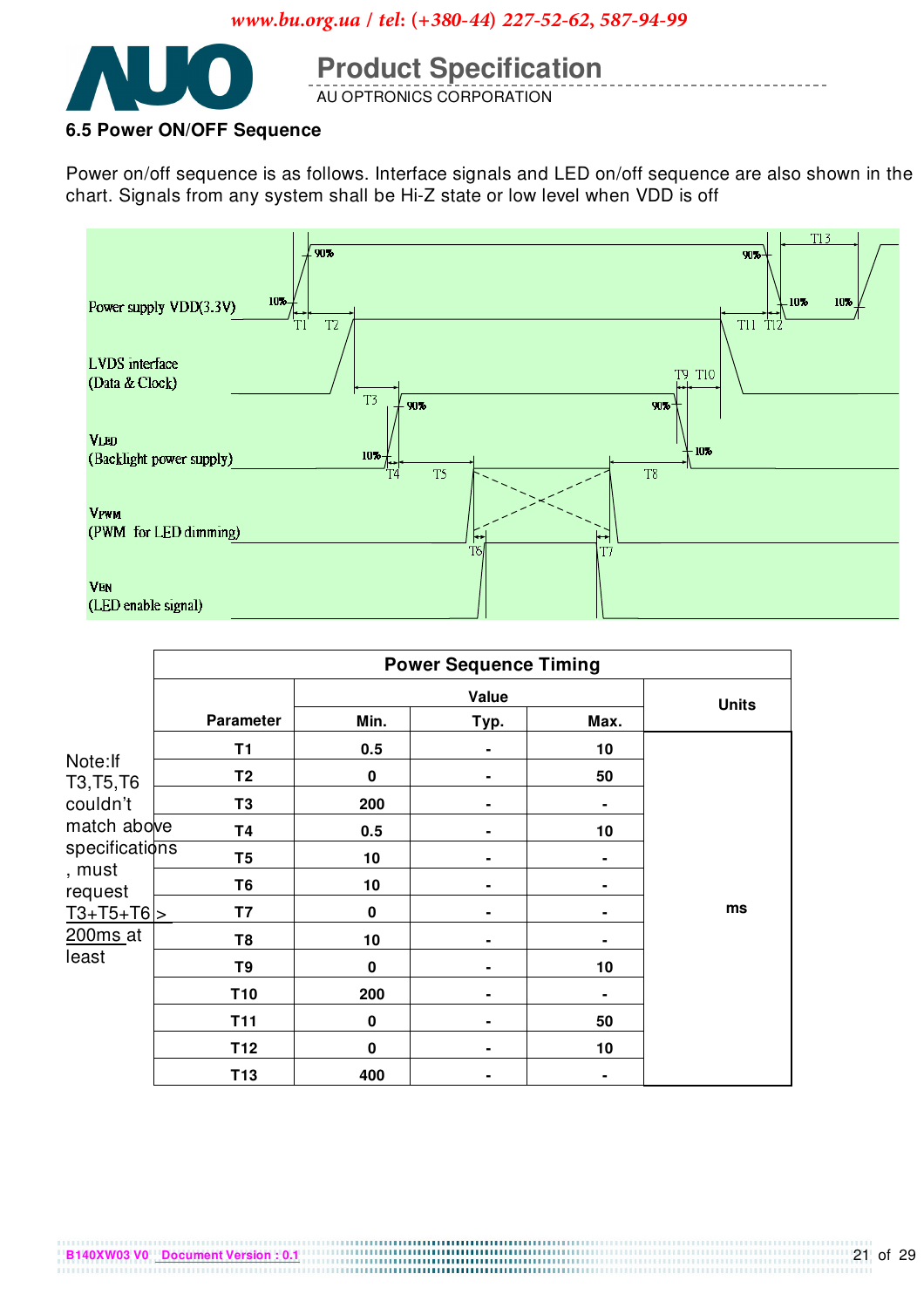

**Product Specification** 

## 7. Panel Reliability Test

### **7.1 Vibration Test**

#### **Test Spec:**

- $\bullet$ Test method: Non-Operation
- Acceleration: 1.5 G
- Frequency: 10 500Hz Random
- Sweep: 30 Minutes each Axis (X, Y, Z)

### **7.2 Shock Test**

#### **Test Spec:**

- Test method: Non-Operation
- Acceleration: 220 G, Half sine wave
- Active time:  $2<sub>ms</sub>$
- Pulse: X.Y.Z .one time for each side

## 7.3 Reliability Test

| <b>Items</b>                               | <b>Required Condition</b>                        | <b>Note</b> |
|--------------------------------------------|--------------------------------------------------|-------------|
| <b>Temperature</b><br><b>Humidity Bias</b> | Ta= 40 C, 90%RH, 300h                            |             |
| <b>High Temperature</b><br>Operation       | Ta= 50 °C, Dry, 300h                             |             |
| <b>Low Temperature</b><br>Operation        | $Ta = 0^{\circ}C$ , 300h                         |             |
| <b>High Temperature Stor</b>               | Ta= 60 C, 35%RH, 300h                            |             |
| <b>Low Temperature Stor</b>                | Ta= -20 C, 50%RH, 250h                           |             |
| <b>Thermal Shock</b><br>Test               | Ta=-20°C to 60°C, Duration at 30 min, 100 cycles |             |
| <b>ESD</b>                                 | Contact: ±8 KV                                   | Note 1      |
|                                            | Air: ±15 KV                                      |             |

Note1: According to EN 61000-4-2, ESD class B: Some performance degradation allowed. No data lost

. Self-recoverable. No hardware failures.

B140XW03 V0 Document Version

Remark: MTBF (Excluding the LED): 30,000 hours with a confidence level 90%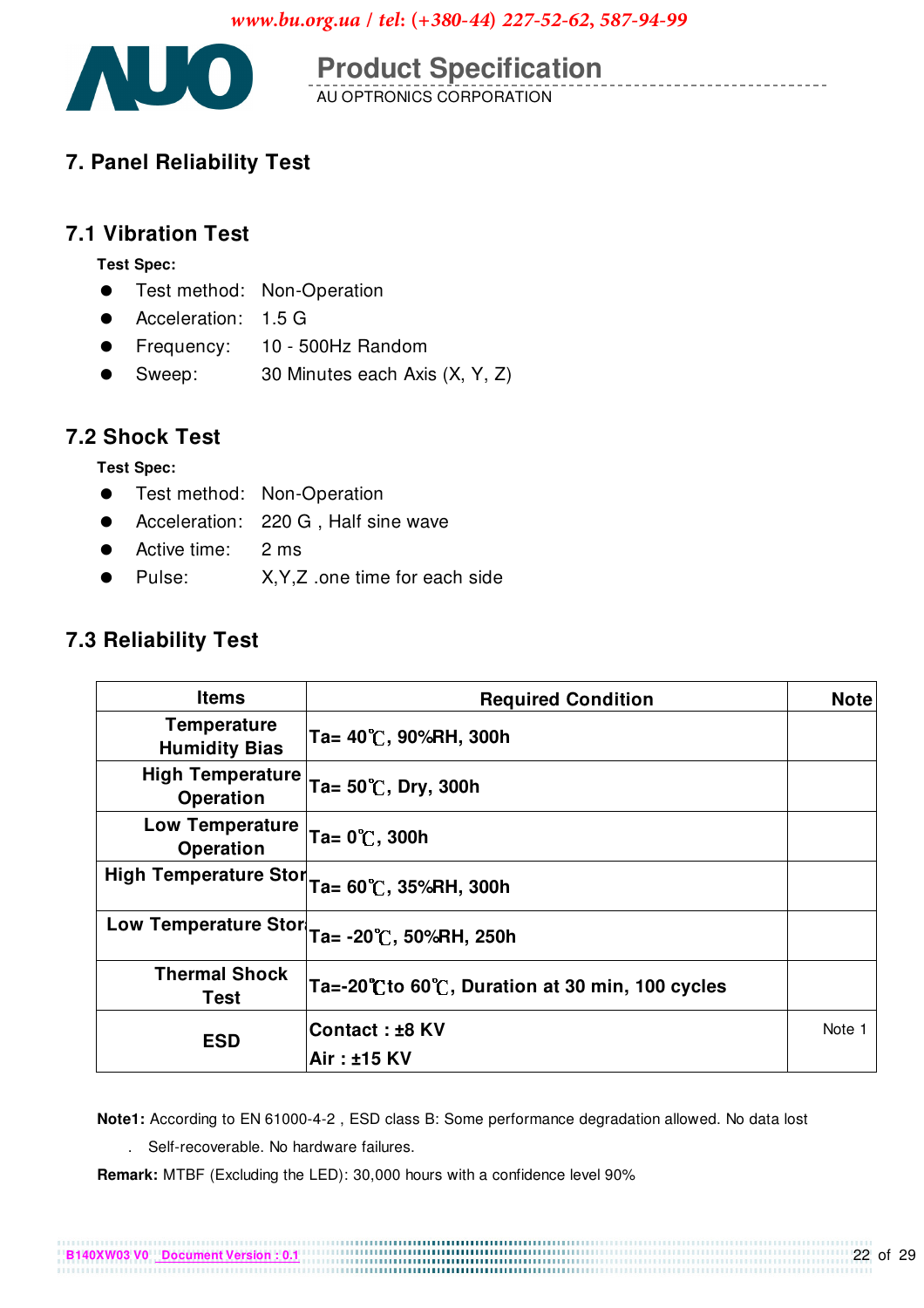#### 8. Mechanical Characteristics

### 8.1 LCM Outline Dimension

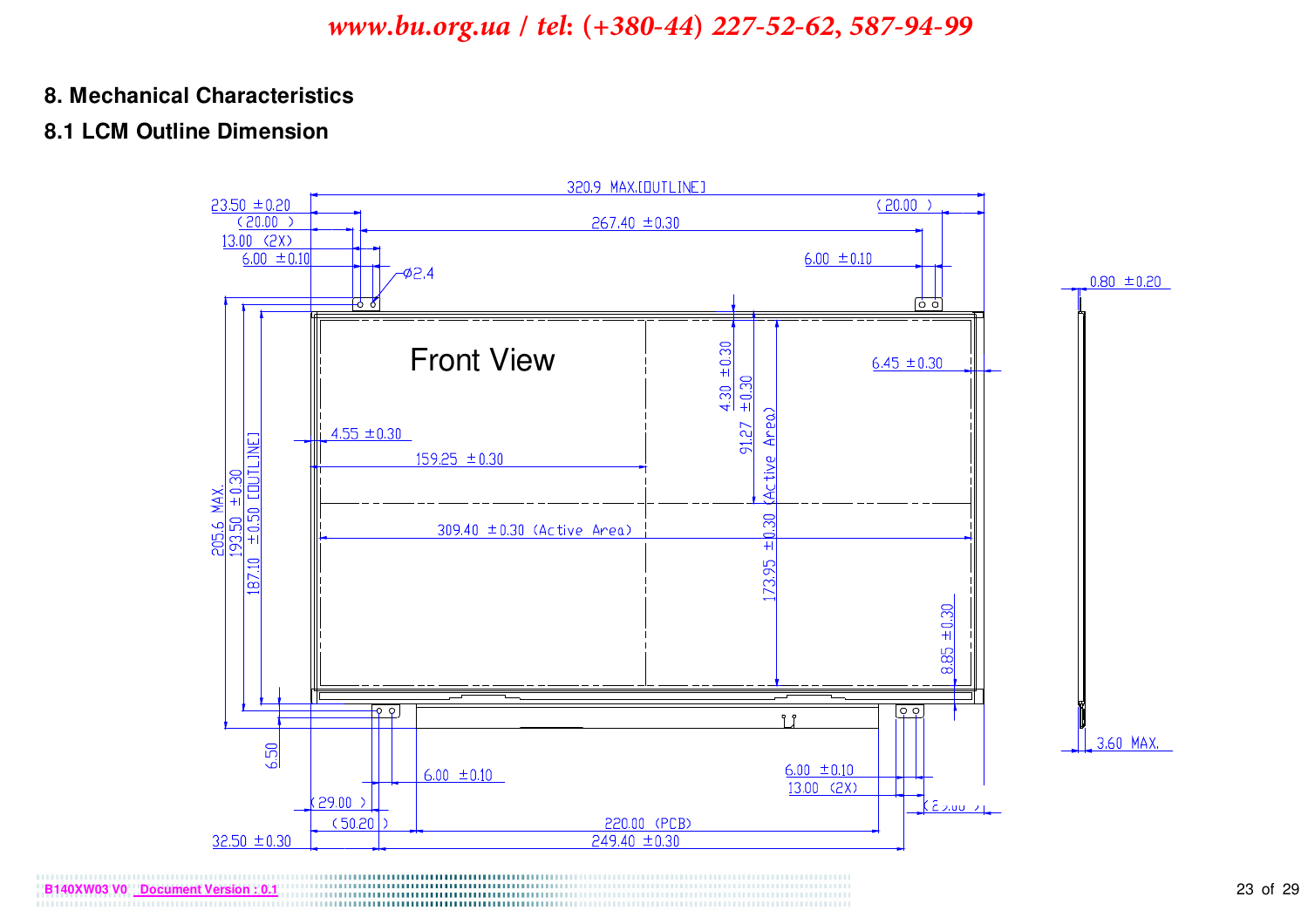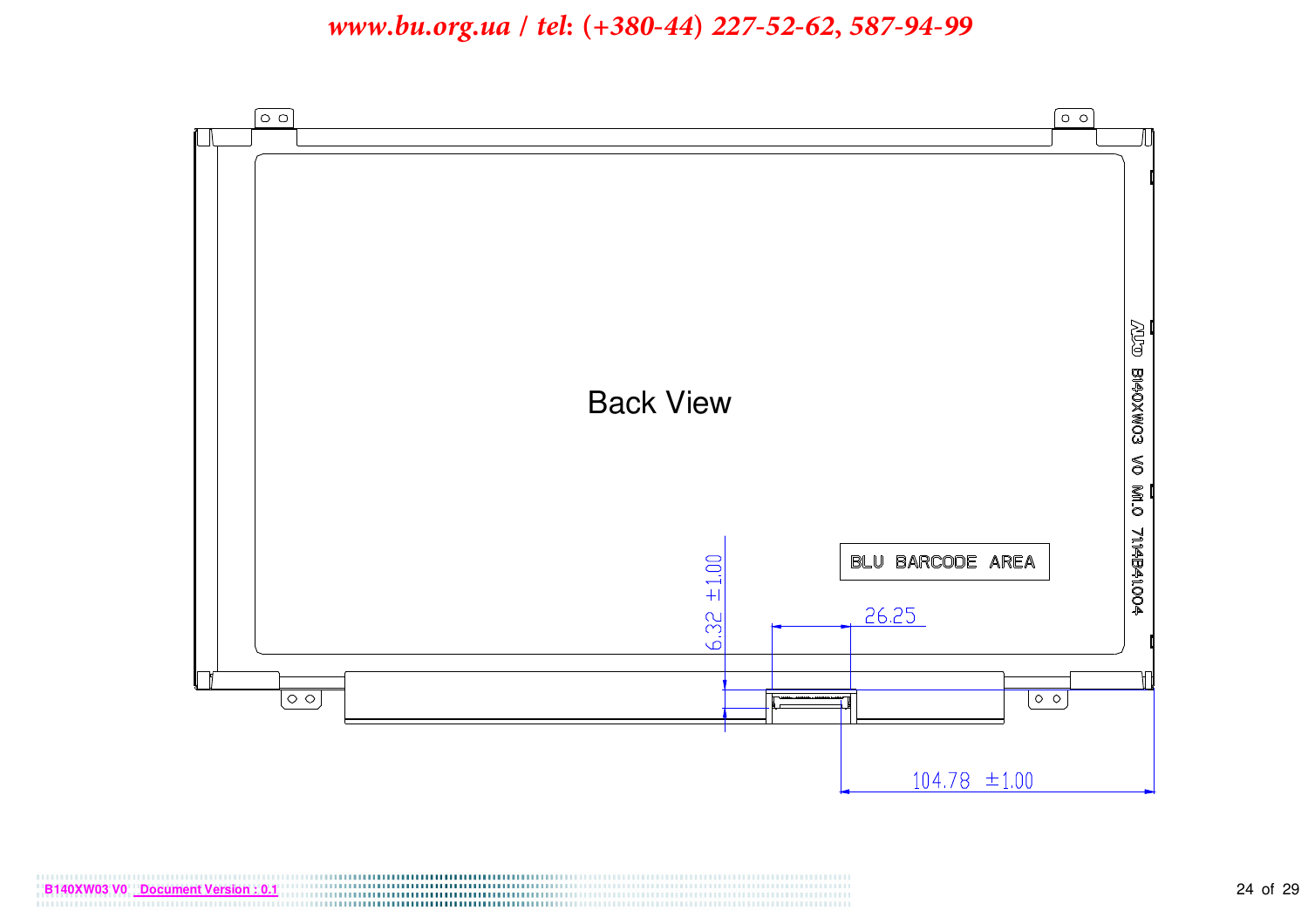- 9. Shipping and Package
- 9.1 Shipping Label Format

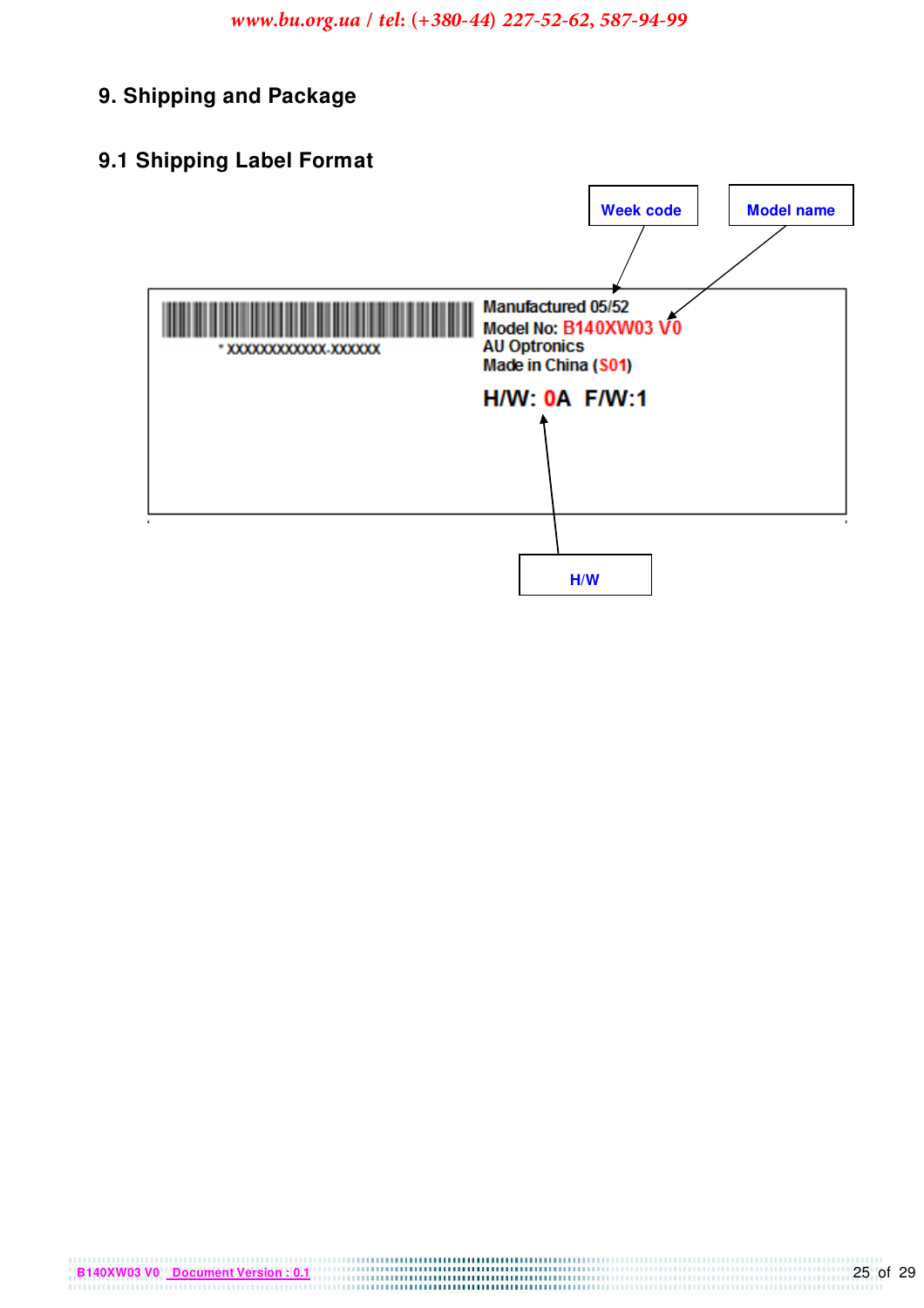## 9.2 Carton Package

The outside dimension of carton is 455 (L)mm x 380 (W)mm x 355 (H)mm



9.3 Shipping Package of Palletizing Sequence

B140XW03 V0 Document Version : 0.1

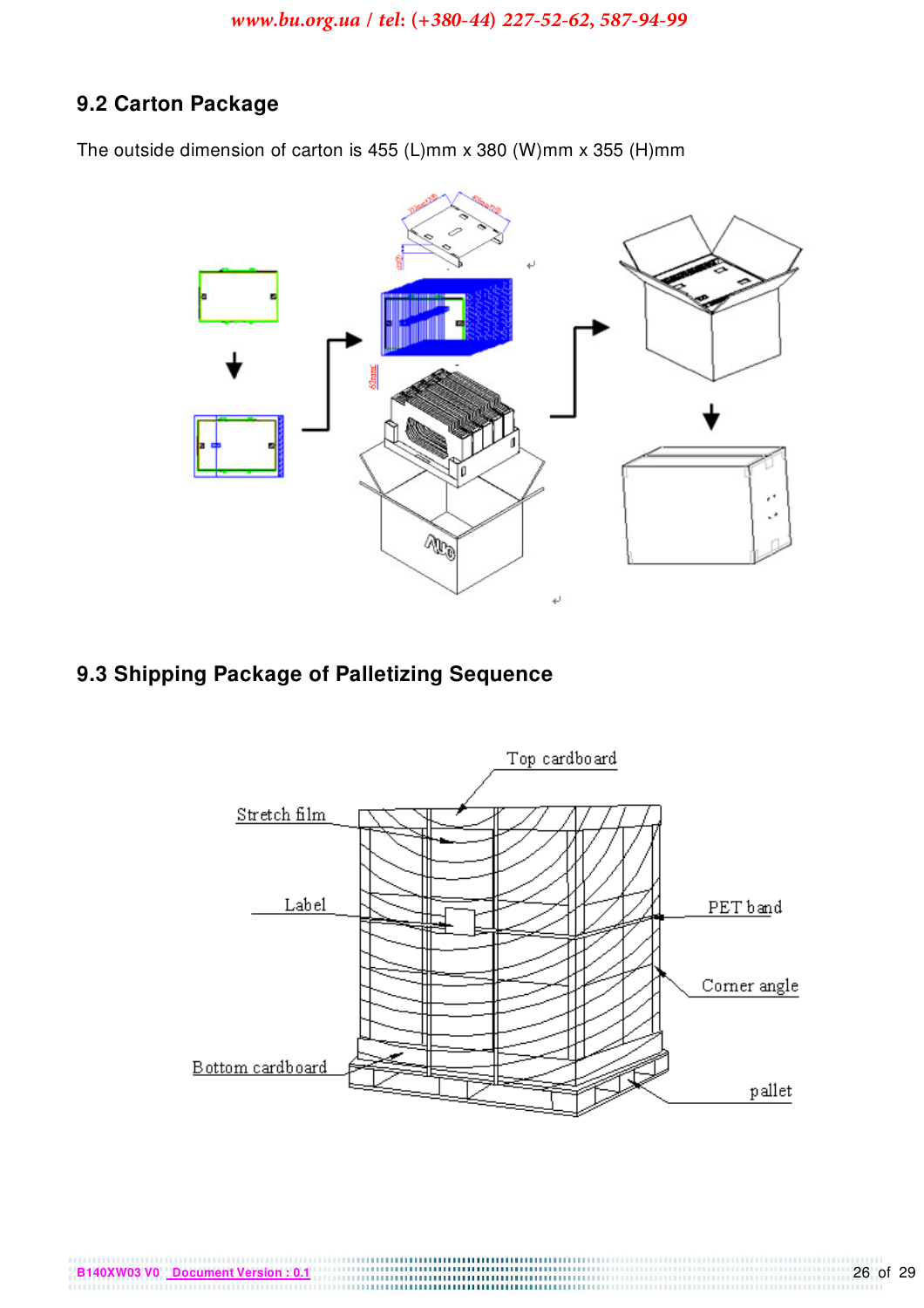## **10. Appendix: EDID Description**

|               | B140XW03 V0 EDID Code                               |                |            |                 |  |  |  |
|---------------|-----------------------------------------------------|----------------|------------|-----------------|--|--|--|
| <b>Addres</b> | <b>FUNCTION</b>                                     | Valu           | Value      | Valu            |  |  |  |
| <b>HEX</b>    |                                                     | HE.            | <b>BIN</b> | DE              |  |  |  |
| 00            | Header                                              | 00             | 0000000    | 0               |  |  |  |
| 01            |                                                     | FF             | 1111111    | 25              |  |  |  |
| 02            |                                                     | FF             | 1111111    | 25              |  |  |  |
| 03            |                                                     | FF             | 1111111    | 25              |  |  |  |
| 04            |                                                     | FF             | 1111111    | 25              |  |  |  |
| 05            |                                                     | FF             | 1111111    | 25              |  |  |  |
| 06            |                                                     | FF             | 1111111    | 25 <sub>5</sub> |  |  |  |
| 07            |                                                     | 00             | 0000000    | 0               |  |  |  |
| 08            | EISA Manuf. Code LSB                                | 06             | 0000011    | 6               |  |  |  |
| 09            | <b>Compressed ASCII</b>                             | AF             | 1010111    | 17              |  |  |  |
| 0A            | Product Code                                        | 3C             | 0011110    | 60              |  |  |  |
| 0В            | hex, LSB first                                      | 30             | 0011000    | 48              |  |  |  |
| 0C            | 32-bit ser #                                        | 00             | 0000000    | 0               |  |  |  |
| 0D            |                                                     | 00             | 0000000    | 0               |  |  |  |
| 0E            |                                                     | 00             | 0000000    | 0               |  |  |  |
| 0F            |                                                     | 00             | 0000000    | 0               |  |  |  |
| 10            | Week of manufacture                                 | 01             | 0000000    | 1               |  |  |  |
| 11            | Year of manufacture                                 | 13             | 0001001    | 19              |  |  |  |
| 12            | EDID Structure Ver.                                 | 01             | 0000000    | 1               |  |  |  |
| 13            | EDID revision #                                     | 03             | 0000001    | 3               |  |  |  |
| 14            | Video input def. (digital I/P, non-TMDS, CRGB)      | 80             | 1000000    | 12i             |  |  |  |
| 15            | Max H image size<br>(rounded to cm)                 | 1F             | 0001111    | 31              |  |  |  |
| 16            | Max V image size (rounded to cm)                    | 11             | 0001000    | 17              |  |  |  |
| 17            | Display Gamma<br>(=(gamma*100)-100)                 | 78             | 0111100    | 12              |  |  |  |
| 18            | Feature support (no DPMS, Active OFF, RGB, tmg Blk, | 0A             | 0000101    | 10              |  |  |  |
| 19            | Red/green low bits (Lower 2:2:2:2 bits)             | $C\epsilon$    | 1100100    | 20              |  |  |  |
| 1A            | Blue/white low bits (Lower 2:2:2:2 bits)            | A <sub>5</sub> | 1010010    | 16              |  |  |  |
| 1B            | Red x (Upper 8 bits)                                | 9E             | 1001111    | 15 <sub>i</sub> |  |  |  |
| 1C            | Red y/ highER 8 bits                                | 57             | 0101011    | 87              |  |  |  |
| 1D            | Green x                                             | 54             | 0101010    | 84              |  |  |  |
| 1E            | Green y                                             | 92             | 1001001    | 14              |  |  |  |
| 1F            | Blue x                                              | 26             | 0010011    | 38              |  |  |  |
| 20            | Blue y                                              | 99             | 1001100    | 15 <sub>1</sub> |  |  |  |
| 21            | White x                                             | 50             | 0101000    | 80              |  |  |  |
| 22            | White y                                             | 54             | 0101010    | 84              |  |  |  |
| 23            | Established timing 1                                | 00             | 0000000    | $\pmb{0}$       |  |  |  |
| 24            | Established timing 2                                | 00             | 0000000    | 0               |  |  |  |
| 25            | Established timing 3                                | 00             | 0000000    | $\pmb{0}$       |  |  |  |
| 26            | Standard timing #1                                  | 01             | 0000000    | 1               |  |  |  |
| 27            |                                                     | 01             | 0000000    | 1               |  |  |  |
| 28            | Standard timing #2                                  | 01             | 0000000    | 1               |  |  |  |
| 29            |                                                     | 01             | 0000000    | $\mathbf{1}$    |  |  |  |
| 2A            | Standard timing #3                                  | 01             | 0000000    | 1               |  |  |  |

**B140XW03 V0 Document Version : 0.1 COVERT 27 of 29 DISCOVER 27 of 29**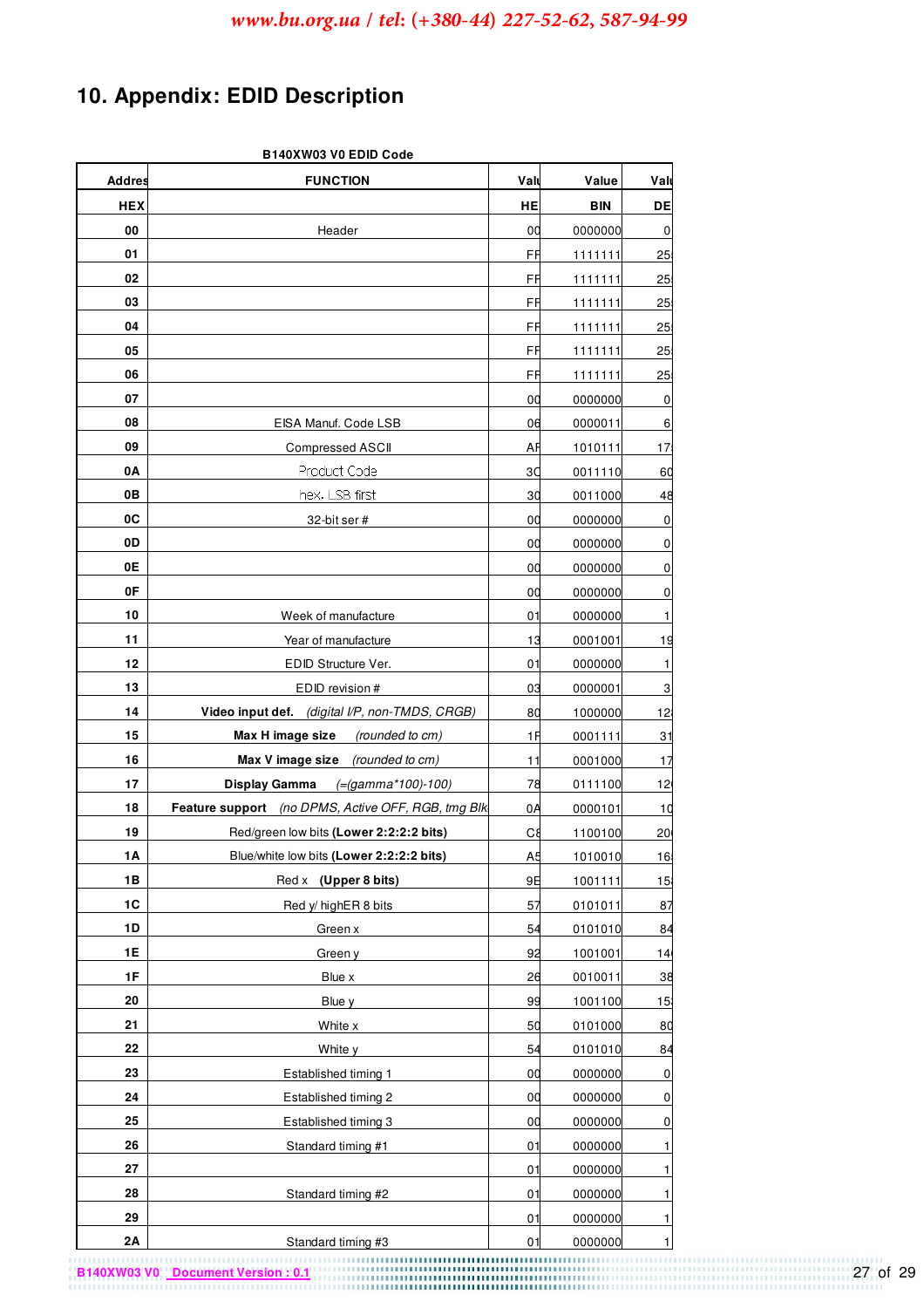| 2Β |                                                                                                |     |         |                 |
|----|------------------------------------------------------------------------------------------------|-----|---------|-----------------|
|    |                                                                                                | 01  | 0000000 | 1               |
| 2C | Standard timing #4                                                                             | 01  | 0000000 | 1               |
| 2D |                                                                                                | 01  | 0000000 | 1               |
| 2Ε | Standard timing #5                                                                             | 01  | 0000000 | 1               |
| 2F |                                                                                                | 01  | 0000000 | 1               |
| 30 | Standard timing #6                                                                             | 01  | 0000000 | 1               |
| 31 |                                                                                                | 01  | 0000000 | 1               |
| 32 | Standard timing #7                                                                             | 01  | 0000000 | 1               |
| 33 |                                                                                                | 01  | 0000000 | 1               |
| 34 | Standard timing #8                                                                             | 01  | 0000000 | 1               |
| 35 |                                                                                                | 01  | 0000000 | 1               |
| 36 | Pixel Clock/10000 LSB                                                                          | 12  | 0001001 | 18              |
| 37 | Pixel Clock/10000 USB                                                                          | 1B  | 0001101 | 27              |
| 38 | Horz active Lower 8bits                                                                        | 56  | 0101011 | 86              |
| 39 | Horz blanking Lower 8bits                                                                      | 46  | 0100011 | 70              |
| ЗA | HorzAct:HorzBlnk<br>Upper 4:4 bits<br><b>Vertical Active</b><br><b>Lower 8bits</b>             | 50  | 0101000 | 80              |
| 3В | <b>Vertical Blanking</b><br><b>Lower 8bits</b>                                                 | 00  | 0000000 | 0               |
| 3C | Vert Act: Vertical Blanking<br>(upper 4:4 bit)                                                 | 23  | 0010001 | 35              |
| 3D | HorzSync. Offset                                                                               | 30  | 0011000 | 48              |
| 3E | HorzSync.Width                                                                                 | 26  | 0010011 | 38              |
| 3F | VertSync.Offset: VertSync.Width                                                                | 16  | 0001011 | 22              |
| 40 |                                                                                                | 36  | 0011011 | 54              |
| 41 | Horz& Vert Sync Offset/Width Upper 2bits                                                       | 00  | 0000000 | 0               |
| 42 | Horizontal Image Size Lower 8bits                                                              | 35  | 0011010 | 53              |
| 43 | Vertical Image Size Lower 8bits                                                                | AГ  | 1010110 | 17 <sub>3</sub> |
| 44 | Horizontal & Vertical Image Size (upper 4:4 bits)<br>Horizontal Border (zero for internal LCD) | 10  | 0001000 | 16              |
| 45 |                                                                                                | 00  | 0000000 | $\mathbf 0$     |
| 46 | Vertical Border (zero for internal LCD)                                                        | 00  | 0000000 | 0               |
| 47 | Signal (non-intr, norm, no stero, sep sync, neg pol)                                           | 18  | 0001100 | <u>24</u>       |
| 48 | Detailed timing/monitor                                                                        | 00  | 0000000 | $\pmb{0}$       |
| 49 | descriptor #2                                                                                  | 00  | 0000000 | 0               |
| 4Α |                                                                                                | 00  | 0000000 | $\pmb{0}$       |
| 4B |                                                                                                | 0F  | 0000111 | 15              |
| 4C |                                                                                                | 00  | 0000000 | $\pmb{0}$       |
| 4D |                                                                                                | 00  | 0000000 | $\overline{0}$  |
| 4Ε |                                                                                                | 00  | 0000000 | 0               |
| 4F |                                                                                                | 00  | 0000000 | 0               |
| 50 |                                                                                                | 00  | 0000000 | $\overline{0}$  |
| 51 |                                                                                                | 00  | 0000000 | $\pmb{0}$       |
| 52 |                                                                                                | 00  | 0000000 | $\pmb{0}$       |
| 53 |                                                                                                | 00  | 0000000 | $\overline{0}$  |
| 54 |                                                                                                | 00  | 0000000 | $\pmb{0}$       |
| 55 |                                                                                                | 00  | 0000000 | 0               |
| 56 |                                                                                                | 00  | 0000000 | 0               |
| 57 |                                                                                                | 00  | 0000000 | $\overline{0}$  |
| 58 |                                                                                                | 00  | 0000000 | $\pmb{0}$       |
| 59 |                                                                                                | 20  | 0010000 | 32              |
| 5Α | Detailed timing/monitor                                                                        | 00  | 0000000 | $\pmb{0}$       |
| 5B | descriptor #3                                                                                  | .00 | 0000000 | $\mathbf 0$     |